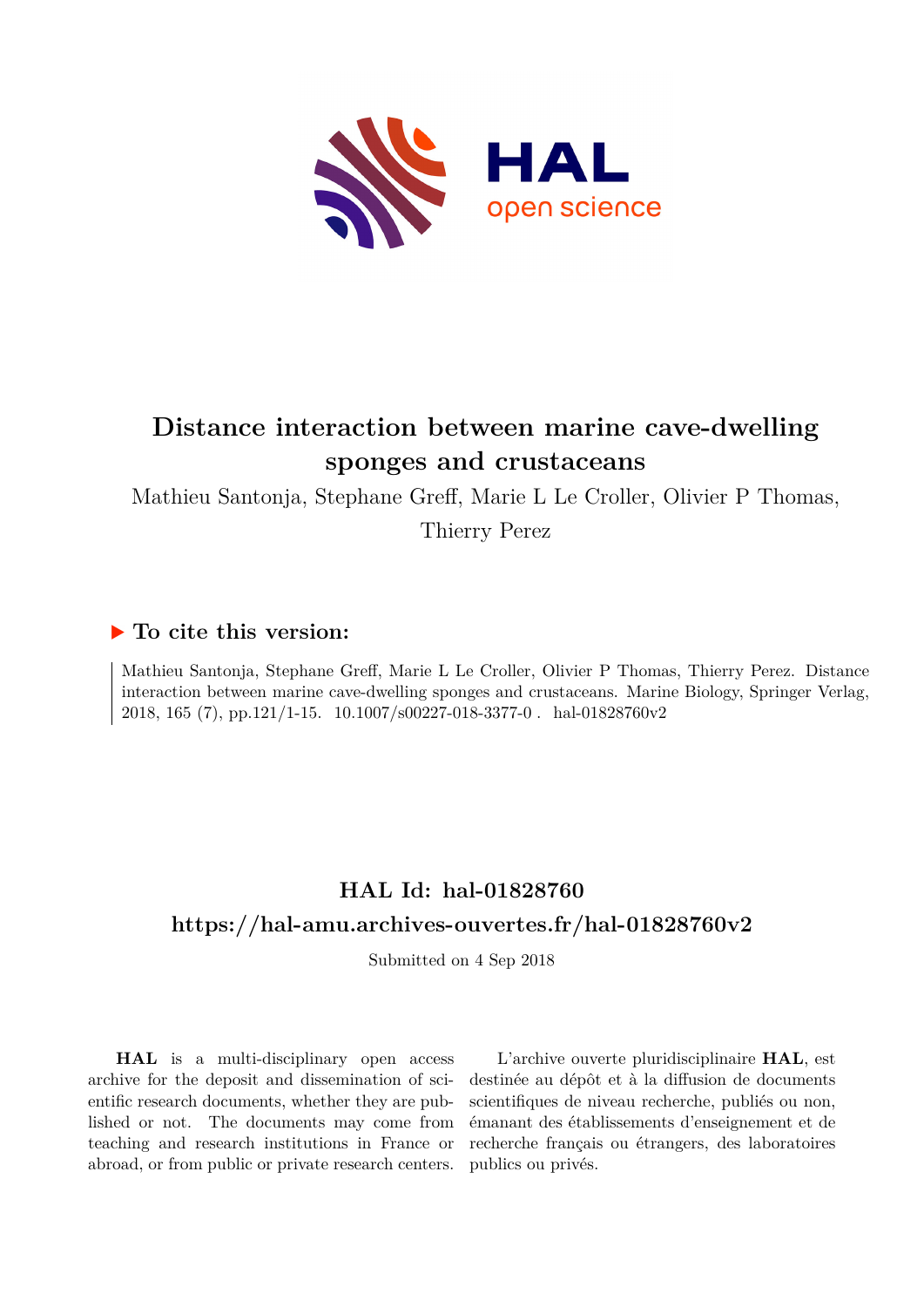- **TITLE: Distance interaction between marine cave-dwelling sponges and crustaceans**
- 

# **AUTHORS**

- 4 Mathieu Santonja<sup>1,2</sup>, Stéphane Greff<sup>1</sup>, Marie Le Croller<sup>1</sup>, Olivier P. Thomas<sup>1,3</sup>, Thierry Pérez<sup>1\*</sup>
- 

# **ADDRESSES**

- **1.** Institut Méditerranéen de Biodiversité et d'Ecologie Marine et Continentale (IMBE), UMR
- 7263 CNRS, IRD, Aix Marseille Université, Avignon Université, Station Marine d'Endoume,
- rue Batterie des Lions, 13007 Marseille, France.
- **2.** Univ Rennes, CNRS, ECOBIO UMR 6553, F-35000 Rennes, France.
- **3.** Marine Biodiscovery Laboratory, School of Chemistry and Ryan Institute, National
- University of Ireland, Galway (NUI Galway), University Road, H91 TK33 Galway, Ireland.

\*Corresponding author: thierry.perez@imbe.fr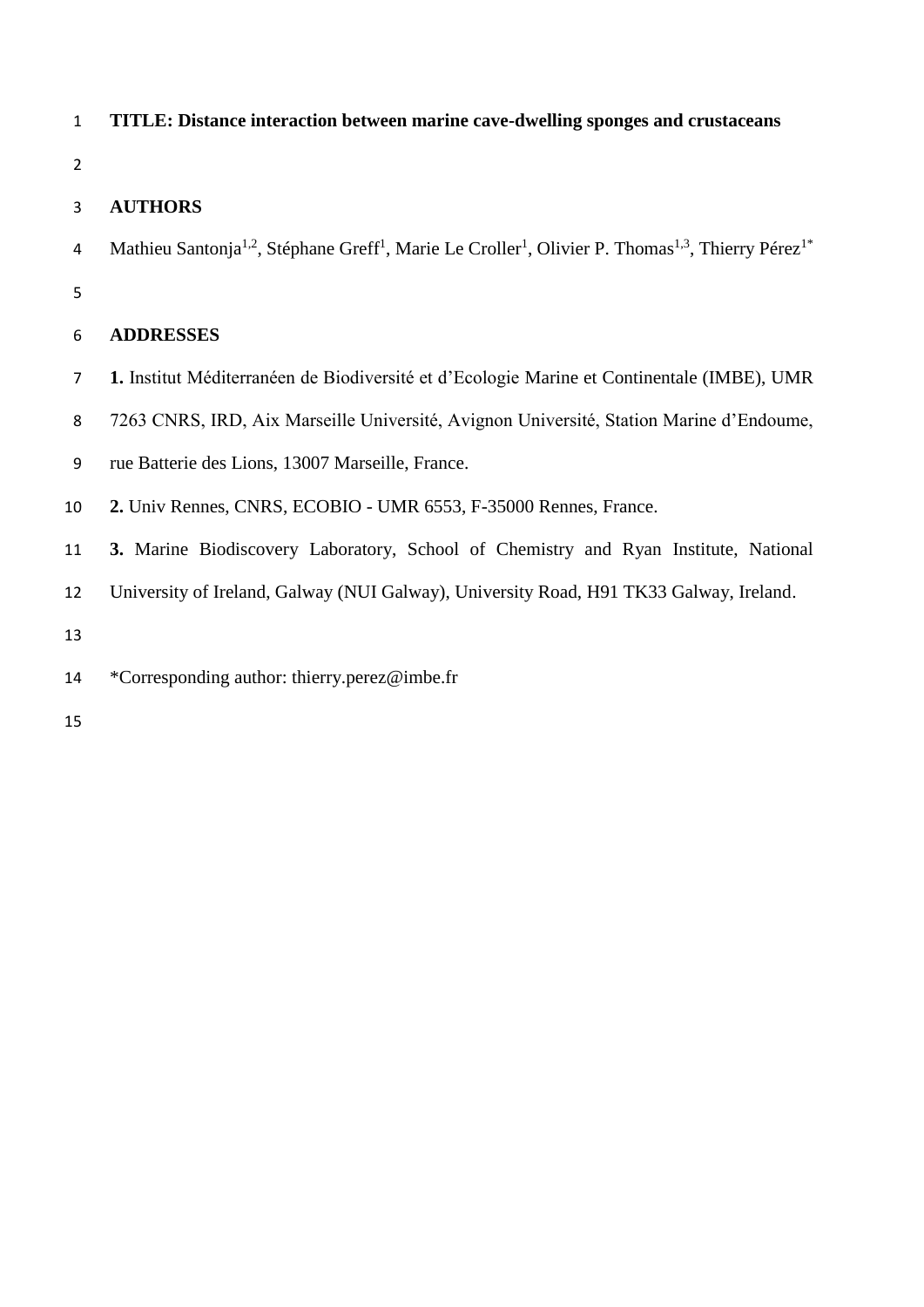#### **ABSTRACT**

 Sponges are benthic organisms that are dominant in several ecosystems and known to produce a huge chemical diversity. The putative release of some specialized metabolites in the surrounding seawater is still a matter of debate, but the presence of such compounds in the environment of sponges is thought to influence the behaviour of various mobile organisms and may, thus, contribute to benthic ecosystem structuring and functioning. Underwater Mediterranean caves are characterized by stable environmental conditions and sessile species assemblages dominated by sponges. A two-choice test system was developed to assess the response of two cave-dwelling crustaceans (*Hemimysis margalefi* and *Palaemon serratus*) and two other species living in shallow water environments (*Leptomysis* sp. and *Palaemon elegans*) to various seawater treatments: control- seawater from an exposed coastline, control+ seawater, coming from an underwater cave, and seawater conditioned with four Mediterranean sponges commonly found at the entrance of underwater caves (*Aplysina cavernicola*, *Haliclona fulva*, *Oscarella tuberculata* and *Spongia officinalis*) or their chemical extracts. We tested the swimming behaviour of these crustacean species in three complementary experiments: (i) control seawater *vs.* cave seawater; (ii) control seawater *vs.* seawater conditioned with the sponge community, (iii) control seawater *vs.* seawater containing chemical extracts of the same sponge community.

 Both cave-dwelling crustaceans were attracted by the seawater conditioned with the sponge community, while *Leptomysis* sp. spent more time in the control seawater and *P. elegans* exhibited indifferent responses. All four crustacean species avoided the seawater containing the sponge extracts. Interestingly, the responses shown by the crustaceans was affected by the time of day. A comparative and untargeted metabolomic approach was applied to the surrounding seawater to identify putative chemomarkers that could explain the crustaceans' behaviours. Among other compounds found in the seawater, a family of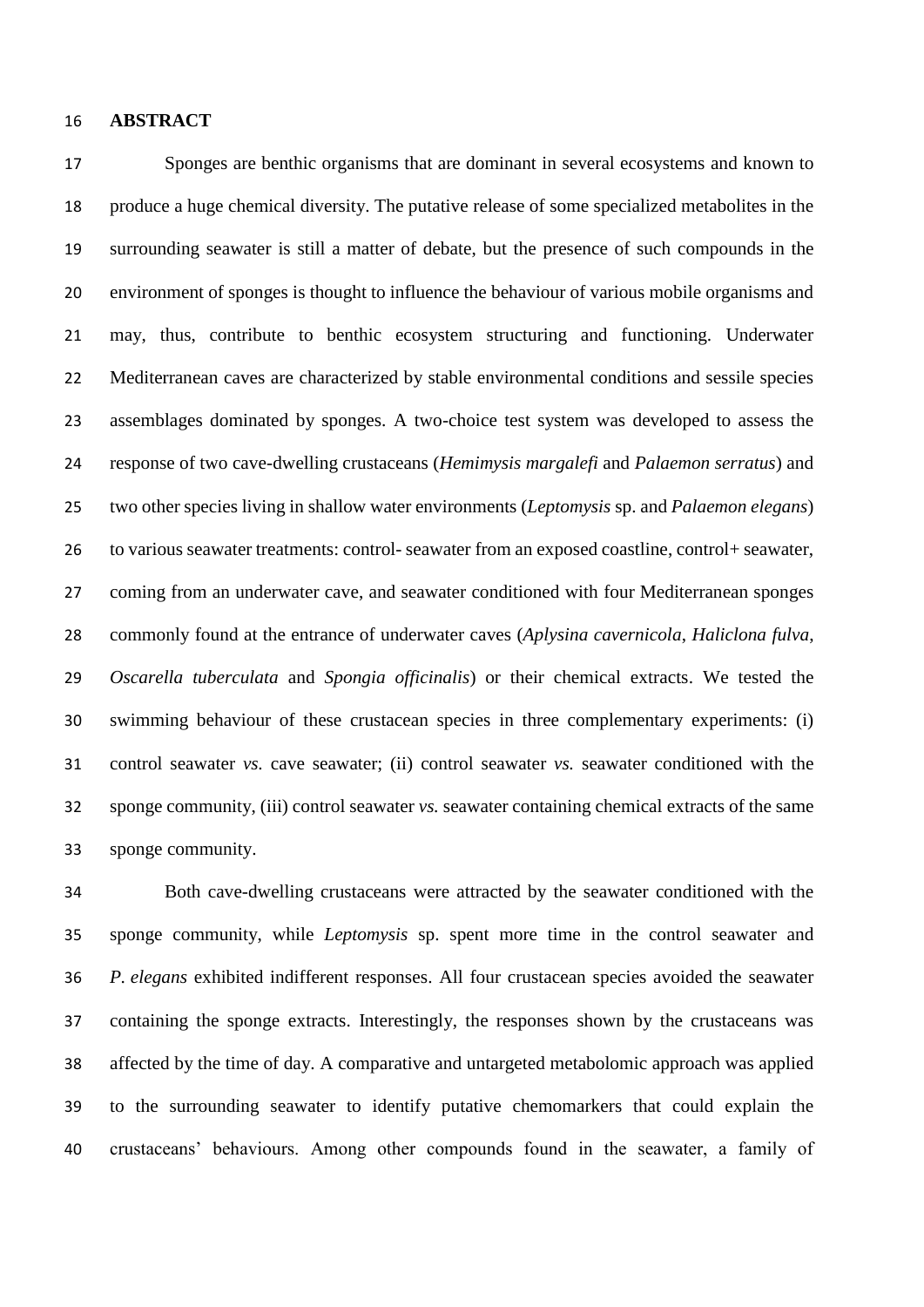metabolites with molecular formulae in accordance with those of oxylipin derivatives is released by sponges and may, therefore, serve as chemical cues acting as kairomones in the homing behaviour of cave-dwelling crustaceans.

#### **KEYWORDS**

- Marine Ecology; Chemical mediation; Porifera; Oxylipins; Mediterranean Sea
- 

#### **INTRODUCTION**

 Distance interactions regulate the structure and functioning of marine ecosystems and species distribution within a complex mosaic of habitats. There is a need for better understanding of these interactions, in particular when attempting to assess the putative effects of human disturbances on system functioning (van de Koppel et al. 2015). Chemical mediation plays a key role in such distance interactions by influencing the behavioural ecology of mobile organisms (Hay 2009). Seawater can also be seen as a chemical "seascape" composed of dissolved and/or adsorbed molecules of diverse origins, a good number of which are released by marine organisms and carry crucial signals for the whole ecosystem (Cassier et al. 2000). Surrounded by this complex chemical environment, mobile animals must decipher a complex cocktail of chemical cues, some of which act as kairomones, and adjust their behavioural response by navigating, selecting habitat, locating food or prey, detecting the presence of conspecifics, or defending against competitors and/or predators (Heuschele and Selander 2014). This complexity also challenges animals' abilities to extract the information required to identify the sources of chemical cues which are crucial for their survival (Derby and Sorensen 2008). For example, fishes can detect natural chemical cues at very low concentrations (parts per billion) and, therefore, need to be able to identify the relevant cues from the higher levels of background noise (Belanger et al. 2006).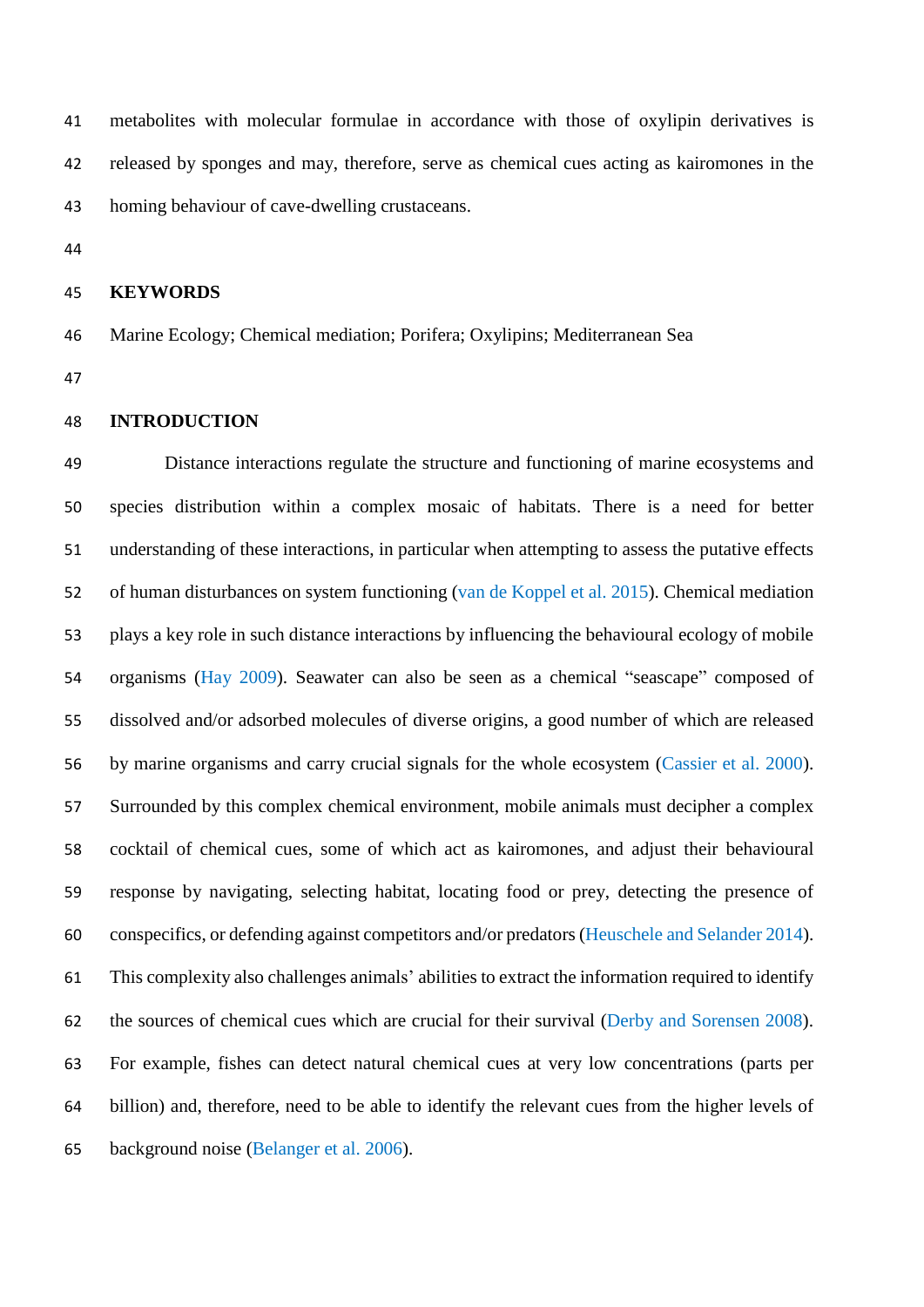During the past decades, special attention has been paid to the functioning of tropical coral reefs. One of the greatest challenges has been to better understand the life cycles of littoral populations of marine species living in fragmented habitats in a vast and complex ocean matrix, species which may have dispersal and larval development phases offshore, followed by the recruitment of juveniles on randomly distributed reefs (Myrberg and Fuiman 2002). Several pioneer studies demonstrated that marine fish and crustacean larvae could distinguish between oceanic and reef waters (Atema et al. 2002; Lecchini et al. 2005; Gerlach et al. 2007; Dixson et al. 2008). These larvae were shown to be capable of selecting a given habitat among the great variety of substrates found in tropical waters (Huijbers et al. 2008; Munday et al. 2009; Lecchini et al. 2010; Devine et al. 2012; Igulu et al. 2013). For example, Huijbers et al. (2008) reported that fish recruits discriminate chemical cues from mangroves, seagrass beds and coral reefs and that a given reef fish actively prefers the odour of its home coral reef. Lecchini et al. (2014) also demonstrated that fish, crustacean and cephalopod larvae were significantly more attracted by chemical cues from living corals than by dead colonies. Further studies have highlighted how environmental disturbances leading to coral reef destructions, such as ocean acidification (Munday et al. 2009; Devine et al. 2012; Leduc et al. 2013), seawater warming (McCormick et al. 2010) or pollution (O'Connor et al. 2016), may affect marine chemical mediation. Additionally, these changes in abiotic conditions may also alter the organism's metabolism and, thus, its ability to produce specialized metabolites and may consequently impact chemical mediation between organisms (Fisher et al. 2006; Munday et al. 2009; Leduc et al. 2013). Surprisingly, even though chemicals are involved in these biotic interactions and in overall ecosystem functioning, few studies have attempted to identify the chemical nature of distance marine chemical cues (Lecchini et al. 2005; Lecchini et al. 2010; Lecchini et al. 2014; Rasher et al. 2015).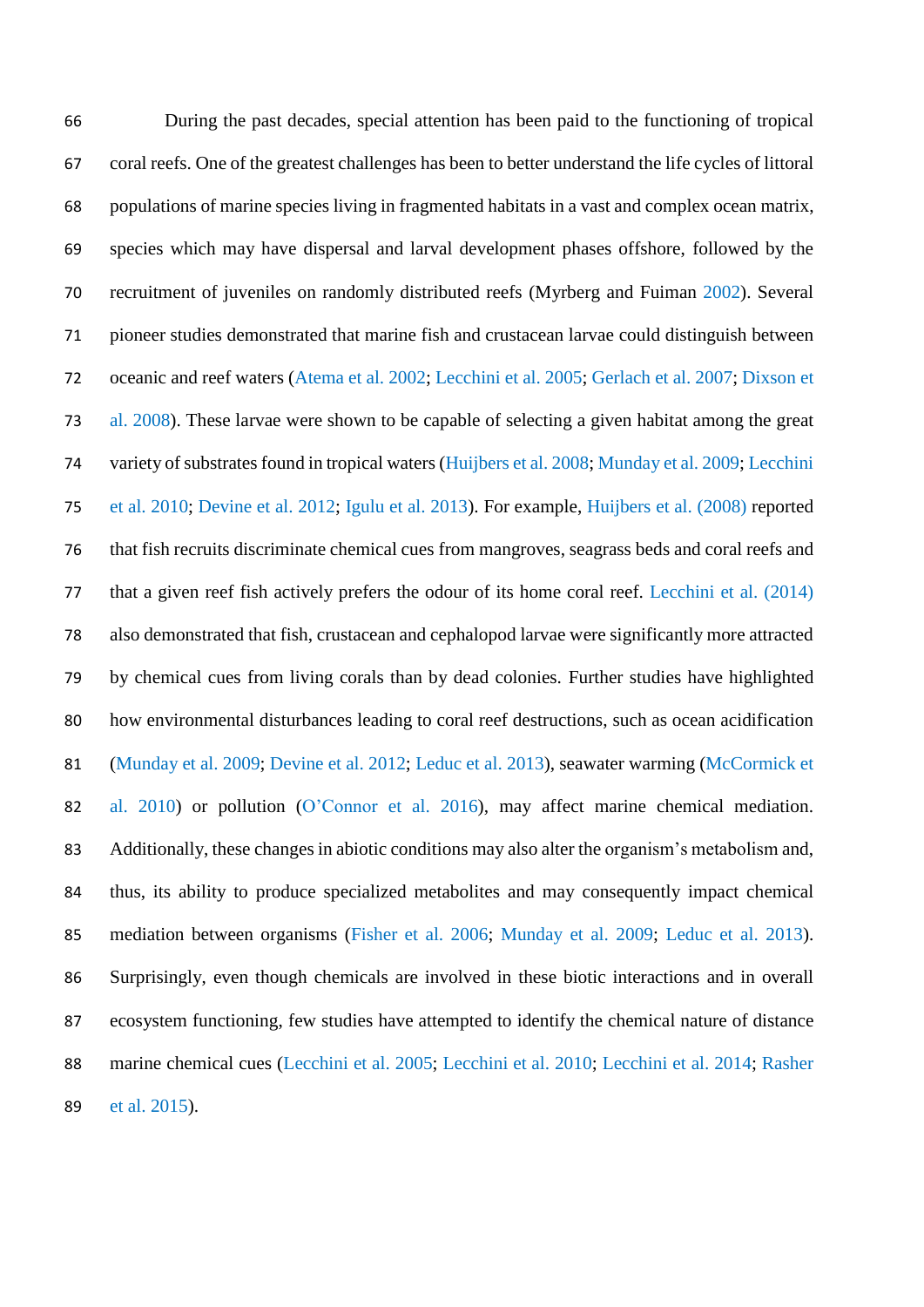In comparison to this knowledge gained in tropical reefs, chemical mediation in temperate benthic ecosystems has been poorly studied. Sponges can dominate in terms of biomass and diversity in numerous benthic ecosystems, both in tropical and temperate regions (Diaz and Rutzler 2001; Gerovasileiou and Voultsiadou 2012; Wulff 2012). They are also well known for their ability to produce a great chemical diversity (*e.g.* Paul et al. 2011). However, there is a lack of knowledge concerning the ecological functions of these chemical compounds which can be released into the surrounding water (Thompson 1985; Walker et al. 1985; Ternon et al. 2016). Today, sponge chemical ecology is mainly based on the assessment of repulsive properties, the so-called "chemical defences", against predators or competitors for space (Paul et al. 2011; Pawlik 2011). Even though sponges are often considered to be dominant components of benthic ecosystems, the putative role of the portion of their specialized metabolites released into the water column remains unclear and few studies have demonstrated a positive influence of these cues on the recruitment of invertebrate larvae (*e.g.* Bingham and Young 1991). We hypothesize that the great chemical diversity produced by sponges may construct a true chemical seascape which may be the basis of a still underestimated network of interactions shaping biodiversity.

 We surmise that underwater caves constitute good ecosystem models in which to test this hypothesis. Sponges are predominant from the semi-dark zone where they coexist with cnidarians and bryozoans to the darkest parts of the cave where they can represent 100 % of the sessile biodiversity (Gerovasileiou and Voultsiadou 2012). In low or no light conditions, other putative producers of chemicals such as macroalgae (Amsler 2008) are absent or are restricted to the entrance of this habitat. Experimenting in underwater caves also avoids, or at least attenuates, variations of abiotic factors present in the open sea such as hydrodynamics, nutrient and resource bioavailability and, in some cases, seawater temperature (Rastorgueff et al. 2011). Underwater caves can thus be considered as *in situ* mesocosms where many ecological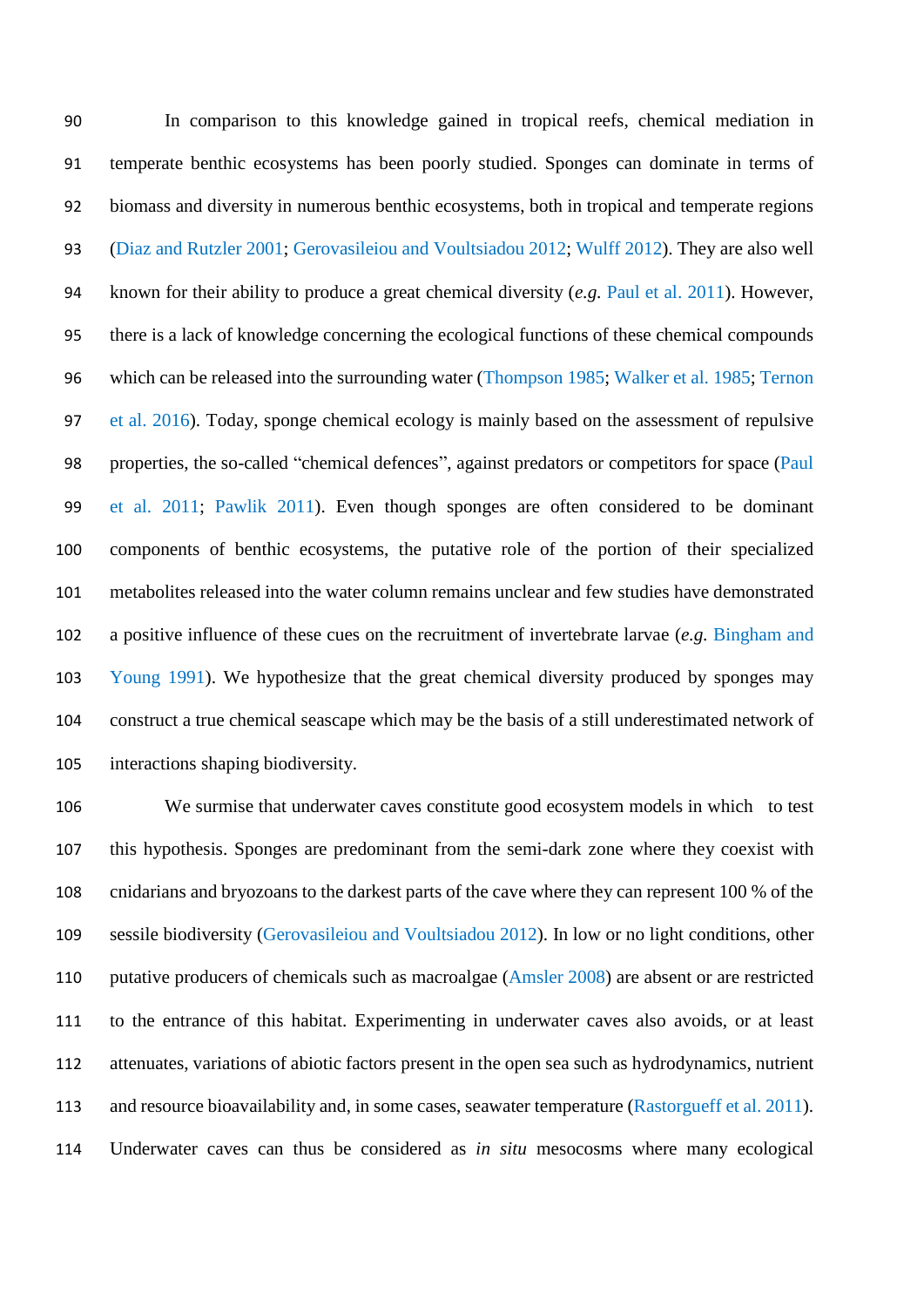processes and interactions are simplified. Finally, considering their very low resilience facing major environmental threats (Gunn et al. 2000), a better understanding of this ecosystem functioning is needed to propose suitable management and conservation plans (Gunn et al. 2000; Bussotti et al. 2006; Gerovasileiou and Voultsiadou 2012; Rastorgueff et al. 2015).

 This study focuses on two dominant components of cave ecosystem functioning: sponges, which are active suspension feeders and which compose the vast majority of the sessile fauna, and swimming crustaceans which act on bentho-pelagic couplings through their migration in and out of caves (Rastorgueff et al. 2015). Our aim was to assess the influence of the chemical seascape of a cave which is most likely primarily determined by sponges on the swimming behaviour of crustaceans (*i.e.* attraction or repulsion). We combined the use of (i) an experimental device to assess the behavioural response of the crustaceans, and (ii) a metabolomics fingerprinting approach to decipher the chemical composition of the various seawater treatments. To conduct our experiments, we selected representatives of the sponge community found near the entrance in semi-dark conditions of Mediterranean underwater caves, and four crustacean species with contrasting ecological habits: two cave-dwelling crustaceans and two crustaceans inhabiting shallow water environments.

#### **MATERIAL AND METHODS**

#### *Study location and species*

 This study was conducted using the aquaria facilities of the Marine Station of Endoume, Marseille, France. Four characteristic sponge species of the semi-dark community (*Aplysina cavernicola* (Vacelet, 1959), *Haliclona fulva* (Topsent, 1893), *Oscarella tuberculata* (Schmidt, 1868) and *Spongia officinalis* (Linnaeus, 1759); Supplementary Fig. S1) were collected in a cave in the Riou Archipelago at an average of 20 m depth (43°12'N; 5°22'E) and were maintained alive in aquaria. These species were selected because part of their specialized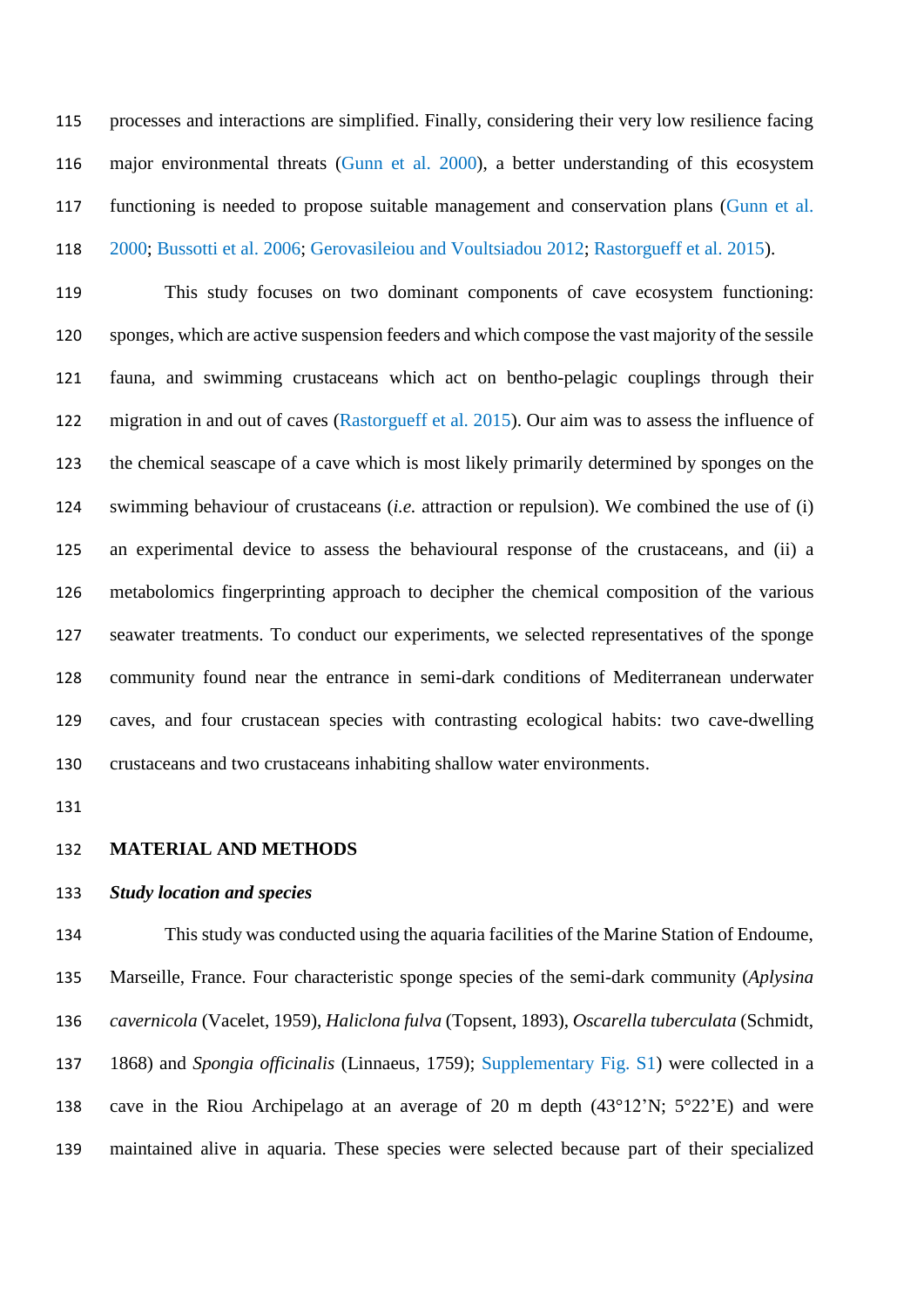metabolome had already been described (Garrido et al. 1997; Ivanisevic et al. 2011; Manzo et

al. 2011; Nuzzo et al. 2012; Reverter et al. 2016; personal unpublished data). In the same cave,

we also collected 70 L of seawater to act as a positive control in our first experiment.

 The four crustacean species selected to perform the chemosensory assays were two mysid species (*Hemimysis margalefi* Alcaraz, Riera and Gili, 1986 and *Leptomysis* sp.) and two palaemonid species (*Palaemon serratus* (Pennant, 1777) and *Palaemon elegans* Rathke, 1837) (Supplementary Fig. S2). *Hemimysis margalefi* (mean length ± SD, 2.7 ± 0.1 mm) was collected in the same cave as the sponges, where it usually forms dense swarms. This cave-dwelling mysid undertakes circadian migrations in order to find food outside the cave at night or early 149 morning (Rastorgueff et al. 2011), and we hypothesized that its return towards the cave may be influenced by a chemical seascape composed primarily of sponge chemical cues. *Leptomysis*  151 sp.  $(8.3 \pm 0.3 \text{ mm})$  was collected in shallow waters  $(8 \text{ m depth})$  adjacent to the Marine Station aquarium seawater pumping site (43°16.80'N, 5°20.95'E). This benthic community is dominated by macrophytes such as *Posidonia oceanica* and is, thus, a totally different chemical seascape which is devoid of any sponge influence. *Palaemon serratus* (13.8 ± 0.3 mm) and *P. elegans*  $(8.2 \pm 0.1 \text{ mm})$  individuals were offspring of gravid females that were captured in the Mediterranean Sea and had been raised in aquaria, so were totally naïve regarding the experimental conditions. *Palaemon serratus* is known to live in semi-dark to dark environments, and we hypothesized that its occurrence in caves may be related to the chemical seascape, whereas *P. elegans* lives in very shallow waters among macroalgae assemblages, so they should not be influenced by a seascape conditioned by sponges. For the duration of their time spent in aquaria, all four crustacean species were fed every 2 days with *Artemia salina* nauplii.

# *Chemosensory trials*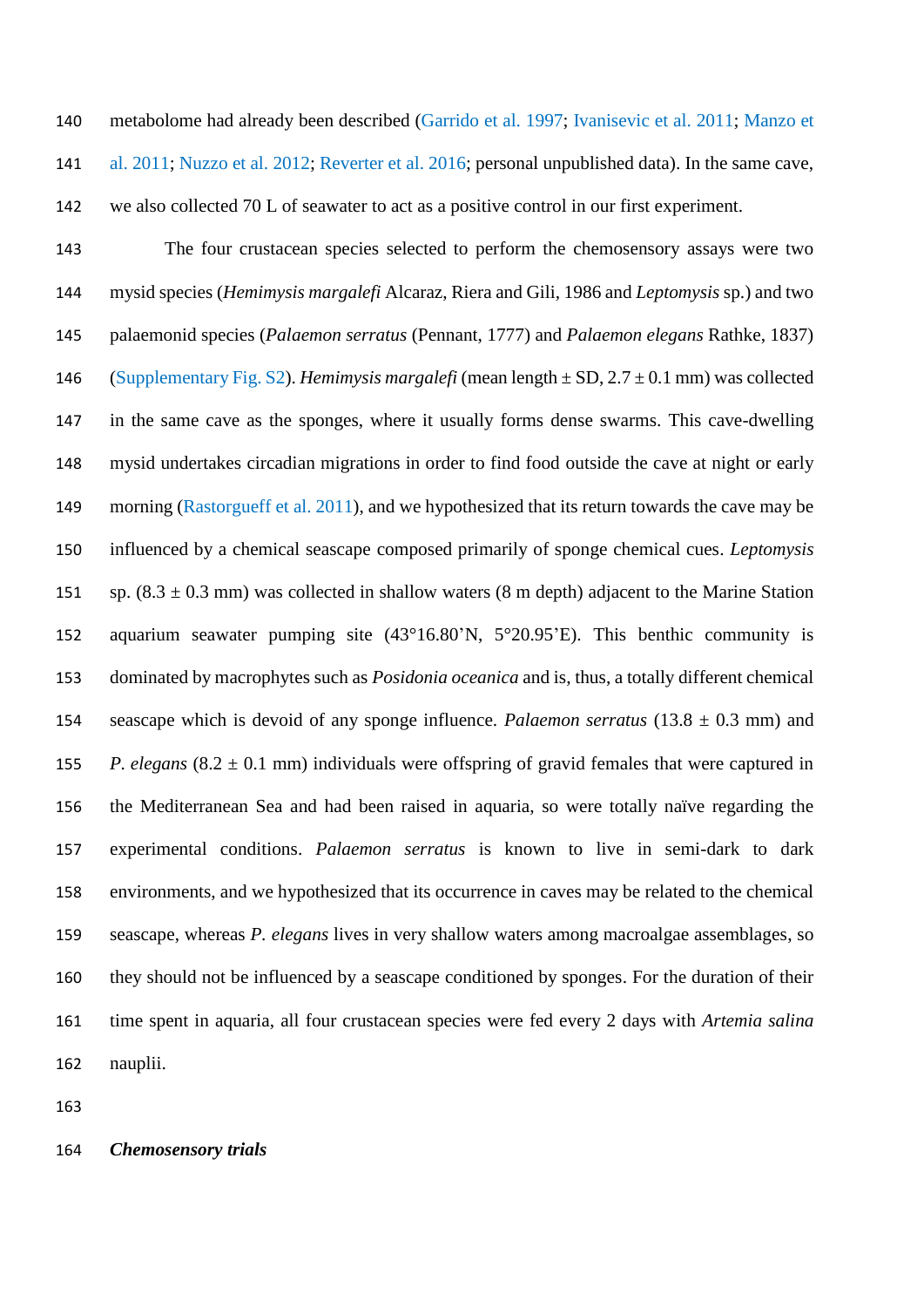A Y-shaped glass flume providing a choice of two channels was set up according to a protocol developed by Gerlach et al. (2007) to assess the crustacean behavioural response when faced with the choice of different seawater treatments: open flow seawater as the control seawater (CS); cave seawater (+CS), considered here as a positive control; and two types of conditioned seawater, sponge conditioned seawater (SCS) and sponge chemical extracts dissolved in seawater (SCE). Two 10 L tanks were connected to the flume by pipes, creating a 171 constant gravity-driven flow of 50 mL min<sup>-1</sup> per upstream channel. Prior to the experiments, both flows were measured by adding fluorescein to one tank to ensure that the flows were similar and mixed only in the downstream compartment. The crustaceans were introduced at the downstream end of the apparatus, where they were free to remain or to select and swim 175 towards one of the two channels connected to the tanks (Supplementary Fig. S3). Each assay was performed with a single specimen which was maintained for a 1-min acclimation period followed by a 5-min testing period. During the selection phase of the test, the position of the crustacean in the downstream compartment or in the right or left channels was regularly recorded at 5-sec intervals. After each test, the flume chamber was emptied and washed with the CS. The seawater treatments were then switched from one channel to the other, providing a control for potential channel preferences that were not associated with the water source. After seawater switching, the entire assay was repeated with a new specimen, with each individual being used in a single assay. In this way, the time (in seconds) spent by the crustacean individual in each of the three compartments of the choice flume (*i.e.* the downstream and the two channels) was recorded.

 Using the protocol described above, three experiments were conducted with a minimum of 40 individuals per experiment and species, with the exception of *P. elegans*, for which only 25 individuals were tested per experiment. Moreover, these experiments were conducted both 189 in the morning (half of the total individuals;  $7 h - 11 h$  UTC) and in the afternoon (half of the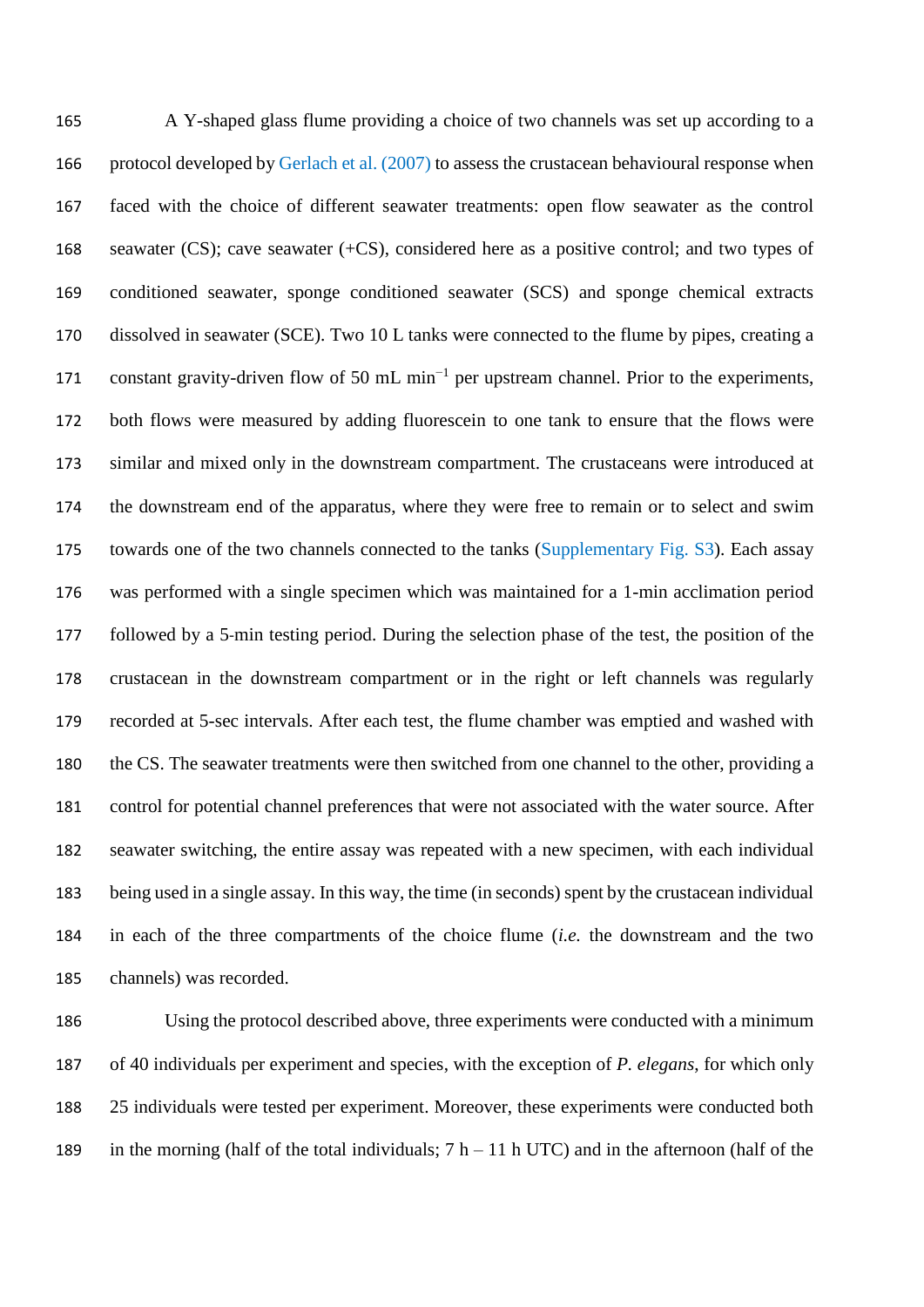190 total individuals;  $14 h - 18 h$  UTC) in order to assess the daily variability of the crustaceans' response to the seawater treatments. For each experiment, +CS and the two types of conditioned seawater (SCS and SCE) were tested against CS. Because palaemonids were not available for the first experiment (CS *vs.* +CS), only the two mysids were used. All four crustaceans were used for the second (CS *vs.* SCS) and the third (CS *vs.* SCE) experiments.

 The SCS was expected to contain the sponge community exometabolome (i.e. the metabolites naturally released into the seawater by the four selected sponge species). The SCS was obtained by maintaining living individuals of the four sponge species, measuring about  $25 \text{ cm}^3$  each, in a 10 L aerated-tank for 16 hours. The SCE was expected to contain the global metabolome of the same sponge community, that is to say, all metabolites contained in the tissues of the four selected sponges. This SCE was obtained from the sponges used to obtain 201 the SCS, which were weighed, frozen, ground in a blender, filtered through a 500 µm sieve and then mixed with seawater in order to obtain a homogenous solution. The sponge community 203 used to prepare the SCS and SCE represented a total weight of  $108 \pm 10$  g.

 To ensure that the modifications of the seawater used to prepare the SCS and SCE was due to the introduction of sponge exometabolomes or extracts only and not by a microbial community present in the pumped open flow seawater, a further CS was prepared for the metabolomic analyses by maintaining this open flow seawater for 16 hours in the same condition as the SCS.

### *Metabolomic analyses*

 An untargeted metabolomic approach was used to compare the metabolite composition 212 of the different seawater treatments: the control seawater (CS), the cave seawater (+CS) and the two conditioned seawater treatments (SCS and SCE). .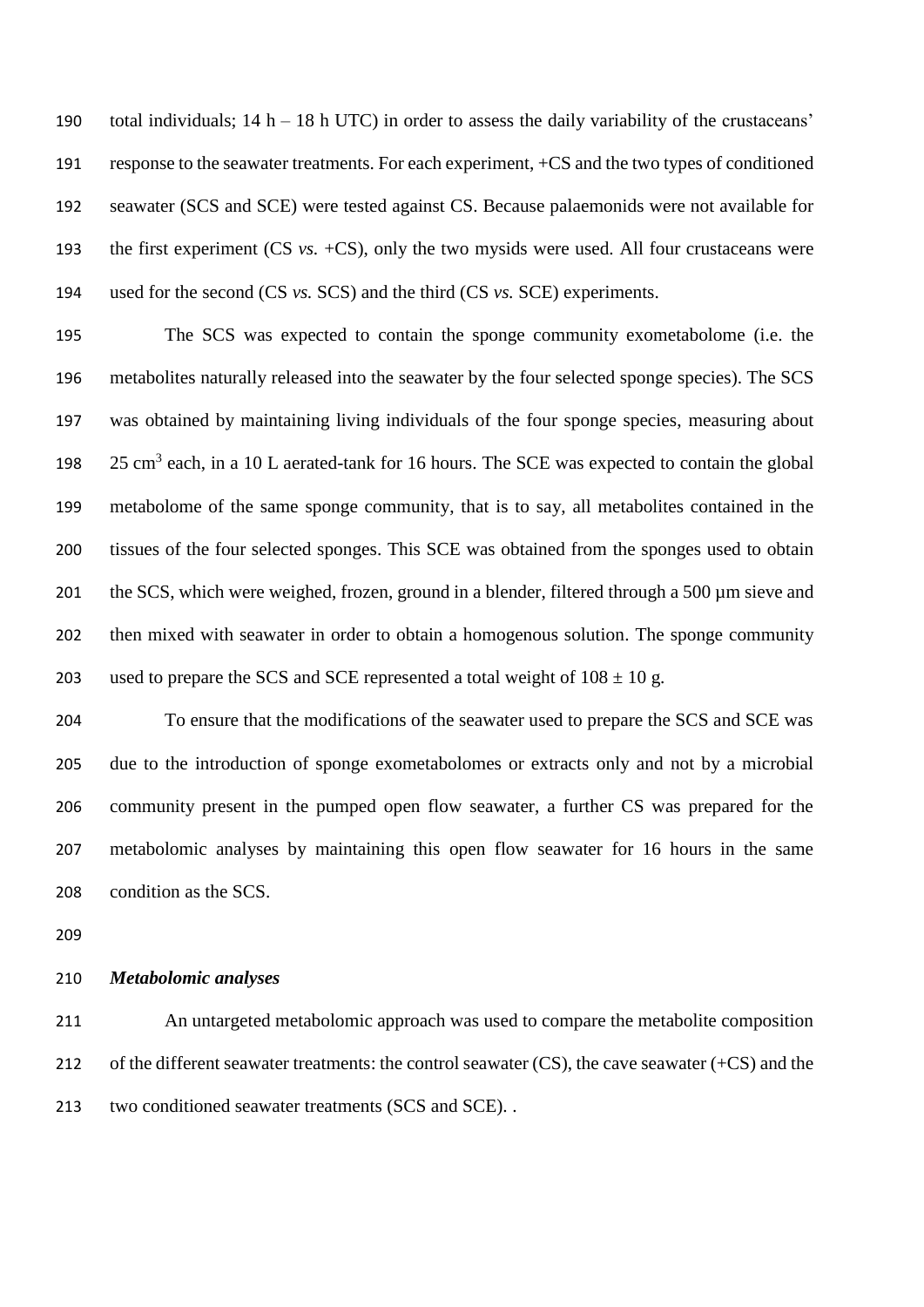Briefly, a volume of 500 mL of seawater samples was collected in the tanks during the two-flume choice experiments and passed successively through 0.45 µm pore-sized nylon 216 filters and octadecyl-bonded silica extraction discs (Empore<sup>TM</sup>  $C_{18}$  SPE discs) to obtain particulate and dissolved phases of each seawater. The filters were extracted for particulate phase (or eluted for dissolved phase) with methanol. The extracts were then concentrated to dryness, treated to remove salts, dissolved in methanol and filtered at 0.2 *µ*m before metabolomic analysis. On-line Ultra High-Performance Liquid Chromatography coupled to a High-Resolution Mass Spectrometer (UHPLCHRMS) analyses were performed using a Dionex 222 Ultimate 3000 system equipped with an autosampler and connected to a quadrupole Time of Flight (qToF) mass spectrometer equipped with an electrospray ionization interface (Bruker Impact II) to record mass spectra in the positive and negative modes (see Supplementary Information for detailed methods).

 Following the UHPLC-HRMS data acquisition, base peak chromatograms (BPC) were exported as line spectra and converted into the netCDF file format to process unit mass resolution data in centroid mode with XCMS (Smith et al. 2006) on R software (3.4.2). The XCMS approach involved peak picking and integration, peak grouping for identification between samples, chromatogram alignment to avoid retention time deviation and, finally, peak filling to avoid missing values in chromatograms. XCMS generated a matrix 232 (ions/retention time  $\times$  sample) that was exported on Microsoft Excel. Home-made scripts were used to clean the matrix, removing 1) ions detected in solvent blanks (ratio pools/blanks < 10), 2) ions presenting an intensity variation above 30% for pool samples, and 3) ions with correlated intensities for pool samples (threshold = 0.8). Extracted Ion Chromatograms of variable importance in projection (VIP) chemomarkers were drawn to measure their concentrations in the different seawater treatments, taking into account the most important value of ion intensity at each VIP retention time. The heatmap based on data acquired in positive mode was finally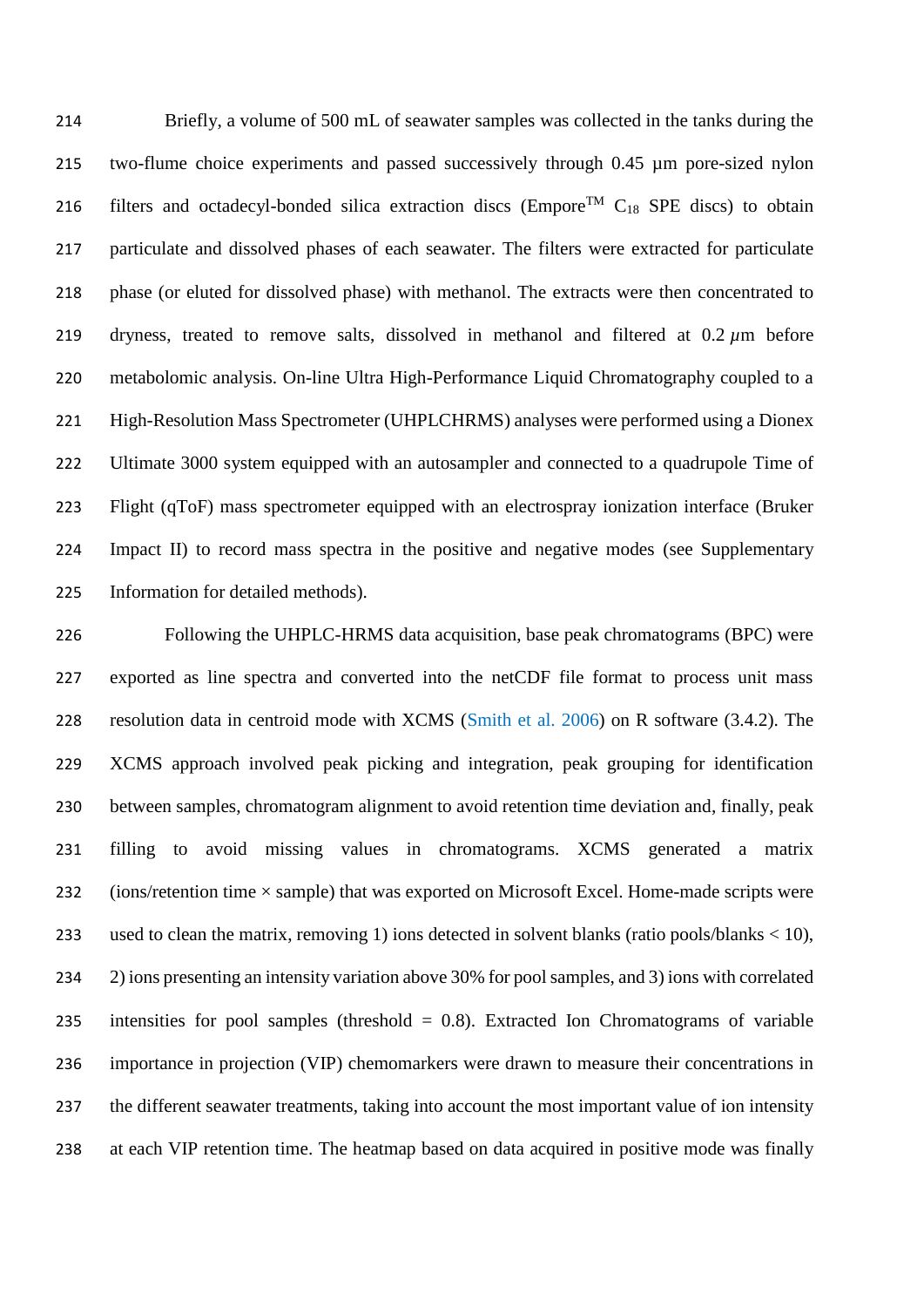selected to tentatively annotate chemomarkers of seawater samples using the molecular formulae provided by Bruker Data-analysis 4.2.

#### *Statistical analyses*

 Paired samples *t* tests (or Wilcoxon tests when normality and homoscedasticity conditions were not met) were performed to compare the time spent in each of the two upstream channels containing the different seawater treatments (CS *vs.* +CS; CS *vs.* SCS; CS *vs.* SCE), in order to determine the channel chosen by each crustacean species. Two-sample *t* tests (or Mann Whitney tests when normality and homoscedasticity conditions were not met) were 248 performed to compare the time spent in the channels filled with  $CS$ ,  $+CS$ ,  $SCS$  or  $SCE$  between morning and afternoon, in order to determine if crustacean choice is affected by the time of day. Principal Component Analyses (PCA) were performed to explore and identify similarities between the chemical fingerprints of the different seawater samples. A permutation test (999 permutations, PPLS-DA models, based on a double cross-validation, outer loop = 4 fold cross- validation, and inner loop = 3 fold cross-validation) was performed for the differentiation of the chemical fingerprints of the different seawater samples followed by post hoc permutational 255 pairwise test (Hervé, 2018). The classification error rate (CER,  $0 - 1$ ) was calculated to estimate the strength of the generated models. Kruskal Wallis tests, followed by a post-hoc multiple range test (Fisher's Least Significant Difference), were performed to test differences in chemomarker concentrations between seawater treatments.

 Multivariate analyses (PCA) and heatmaps were performed with MetaboAnalyst 3.5 (Xia and Wishart 2016). Univariate analyses were performed with R software (version 3.4.2.) and Statgraphics centurion (version 15.2.11.0).

**RESULTS**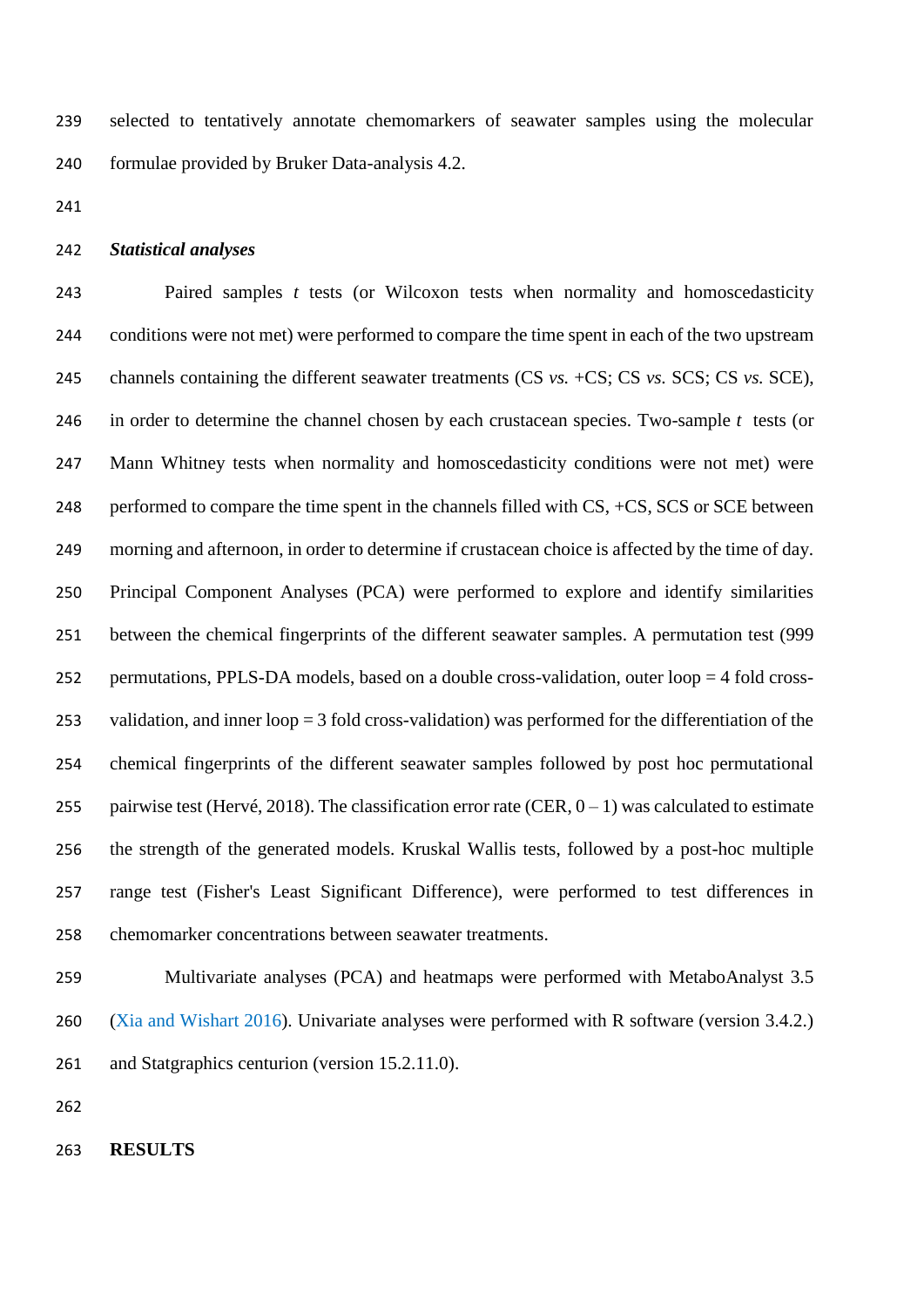### *Control experiment*

 When both upstream channels were filled with CS, the four crustaceans showed no significant preference between upstream channels (Supplementary Fig. S4) and remained 267 mainly in the downstream compartment (Supplementary Fig. S5). These results confirmed the equivalence of the two channels for the assay. Moreover, both mysid species exhibited higher locomotor activity than the two palaemonid species, staying twice as long in the upstream channels (Supplementary Fig. S4).

#### *Comparative crustacean responses to the seawater treatments*

 During the 5-min tests of +CS *vs.* CS, most crustaceans exhibited stationary swimming behaviour at the intersection of the seawater currents from the two upstream channels before exhibiting their preference. However, occasionally after making their first choice, individuals would switch and explore the opposite channel, showing constant activity while investigating the seawater from both upstream channels. *Hemimysis margalefi* showed a clear preference for the +CS, staying 16 times longer in this channel (Fig. 1) than in the CS. In contrast, *Leptomysis*  sp. demonstrated a significant preference for the CS channel, staying 4 times longer in this 280 channel (Fig. 1) than in the +CS. The behaviour of the two mysids varied with the time of day, with *H. margalefi* having a higher preference for the +CS in the morning (Fig. 2). Interestingly, *Leptomysis* sp. had a higher preference for the CS in the afternoon (Fig. 2).

 In the SCS *vs.* CS experiment, *Hemimysis margalefi* exhibited a significant preference for the SCS, staying 4 times longer in this channel (Fig. 1) than in the CS. This behaviour varied with the time of day, with a higher preference for the SCS in the morning, when it spent 7 times longer than in the CS channel, whereas this difference was only 2.5 times longer in the afternoon (Fig. 3). *Palaemon serratus* also exhibited a preference for the SCS compared to the CS channel (Fig. 1), but this attraction was less pronounced than for *H. margalefi* and was not affected by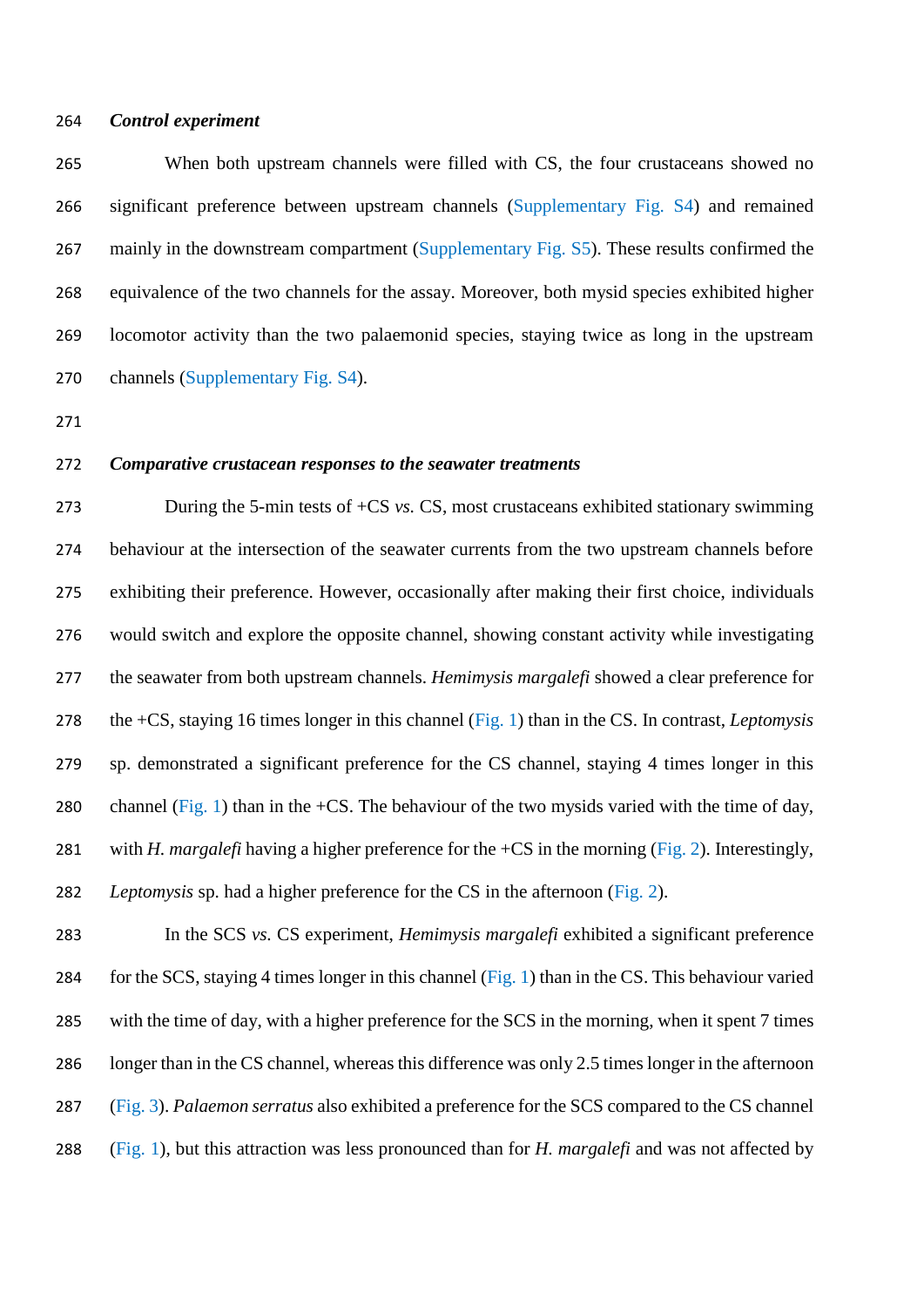the time of day (Fig. 3). Comparatively, *Leptomysis* sp. confirmed its clear preference for the CS channel (Fig. 1) and, in this experiment too, their behaviour varied with the time of day, with no clear preference in the morning, but with a 5-fold longer time spent in the CS channel than in the SCS in the afternoon (Fig. 3). Finally, as was the case for *Leptomysis sp.*, *P. elegans* showed no preference in the morning but stayed 4 times longer in the CS than in the SCS channel in the afternoon (Fig. 3).

 In the SCE *vs.* CS experiment, both *H. margalefi* and *P. serratus* clearly avoided the SCE channel and spent about 15 times longer in the CS channel compared to the SCE channel (Fig. 1). This trend was less marked for *Leptomysis* sp. and *P. elegans*, as these crustaceans stayed in the CS channel only 2 to 3 times longer than they did in the SCE channel (Fig. 1). The two cave-dwelling crustaceans (i.e. *H. margalefi* and *P. serratus*) presented the same behavioural response regardless of the time of day, whereas *Leptomysis* sp. and *P. elegans* exhibited a significant avoidance of SCE in the afternoon only (Fig. 4). Moreover, the swimming behaviour appeared quite different than in the previous experiments. *Hemimysis margalefi* and *P. serratus* did not exhibit a stationary phase at the intersection of the seawater currents, but they swam more quickly and presented a faster choice, mostly in favour of the CS channel. In a distinct manner, *Leptomysis* sp. showed a reduced swimming activity and spent most of its time on the bottom of the downstream compartment (Supplementary Fig. S5).

# *Metabolomic analyses*

 The comparative untargeted analyses of the CS, +CS, SCS and SCE chemical fingerprints were performed by UHPLC-HRMS in both negative and positive modes and for both dissolved and particulate phases. After XCMS processing and filtering, 156 ions in the negative mode and 144 ions were detected in the positive mode, and these were used to compare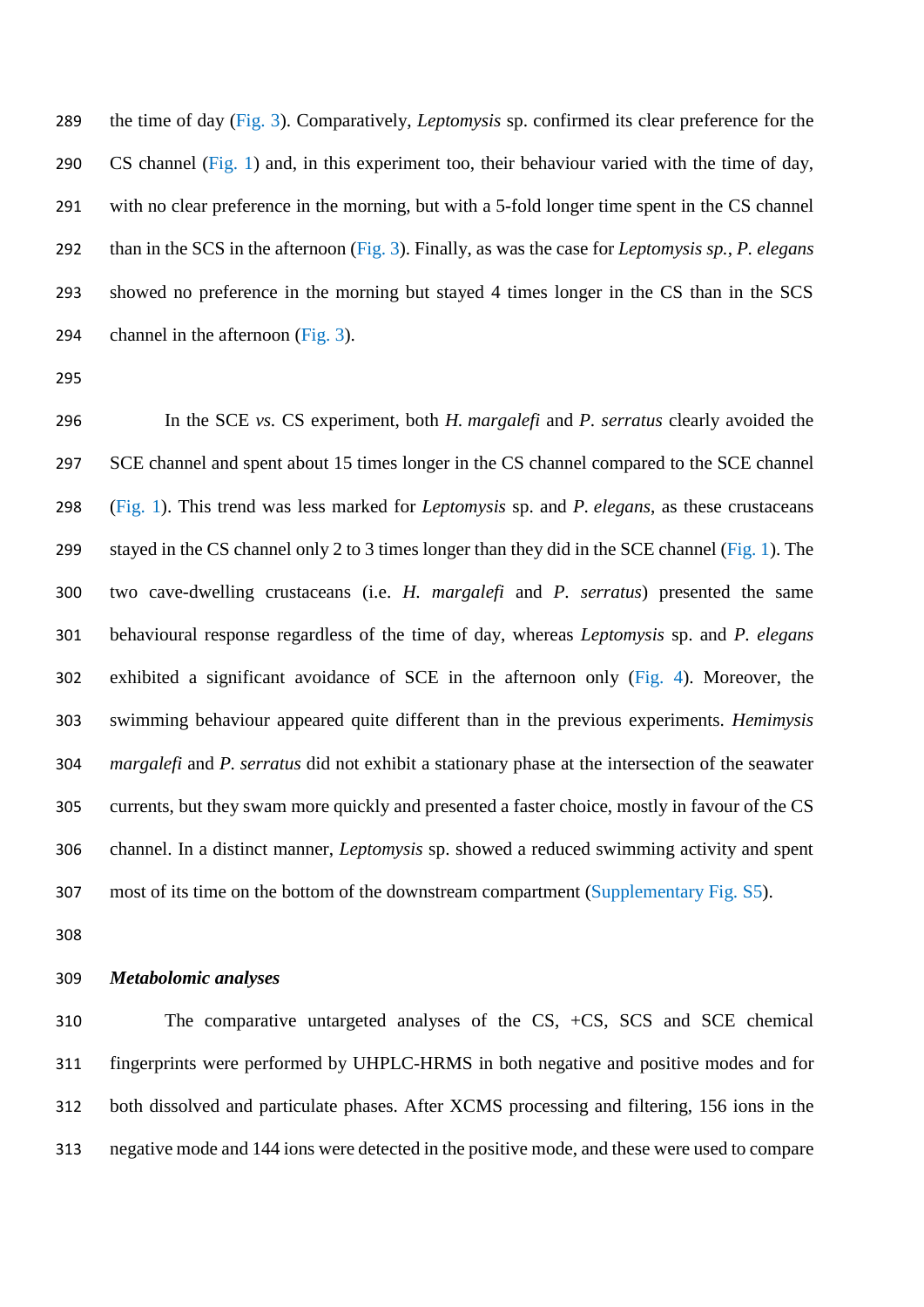the chemical fingerprints of the various seawater treatments (Fig. 5, Fig. S9). As a preliminary result, no change could be detected when comparing the chemical fingerprints of the two CS, i.e. the CS freshly pumped to perform the behavioural experiment or the CS kept for 16 hours as was the conditioned seawater SCS.

 The chemical fingerprints of the dissolved phases obtained in both negative and positive modes resulted in the separation of +CS on one side and CS, SCS and SCE on the other side along the first axis of the PCA (Fig. 5, Table S1). Along the second axis, the chemical fingerprints recorded in the negative mode resulted in the grouping of SCS and SCE that overlapped opposite to CS (Fig. 5), whereas in the positive mode, SCS grouped with CS opposite to SCE (Fig. 5), but SCS and CS appeared different according to the post hoc permutational pairwise test (Table S1). Chemical fingerprints of particulate phases obtained in both negative and positive modes showed similar patterns with the grouping of CS with SCS 326 separated from both SCE and  $+CS$  (Fig. 5).

 To highlight some chemical markers potentially responsible for the crustaceans' behaviour, heatmaps of the most important features that discriminate groups in both modes and phases were constructed (Fig. 6, and Supplementary Figs. S6, S7 and S8). Many features present in SCE waters in high quantities may help to explain the crustaceans' repulsion. Among them, the brominated derivatives known from *A. cavernicola* were easily identifiable on the basis of their isotopic pattern, exact mass and in comparison with standards (Fig. S10). For example, aeroplysinin-1 (m/z 335.8871, rt 400 s, M338T401 on Fig. S7) was identified mostly in the dissolved phase and aerothionin (m/z 812.8406, rt 470 s, M819T471 and M820T472 on Fig. S8, and possible stereoisomer with the same isotopic pattern at rt 500: M817T501 and M819T502, Figs. S8 and S10) was identified mostly in the particulate phase. On the contrary, only a few chemical features were found to possibly explain the attraction of *H. margalefi* by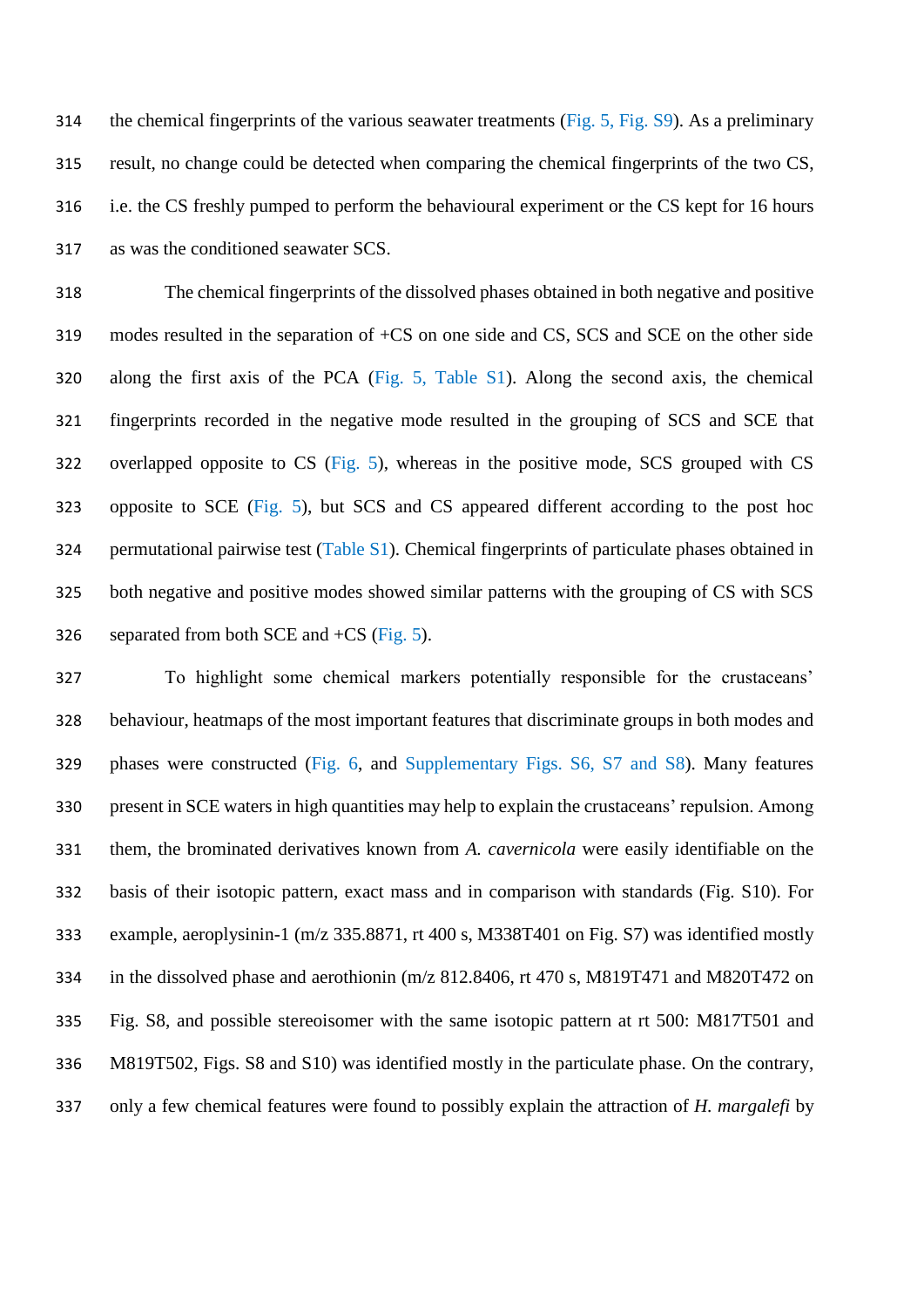both +CS and SCS. The chemical fingerprints obtained in the negative mode from the dissolved phases were the only ones separating CS from +CS and SCS/SCE (Fig. 5).

 In the positive mode of the dissolved phase, two sets of features were tentatively 341 annotated. The  $1<sup>st</sup>$  set of features grouped ions present in both +CS and SCE (Supplementary 342 Table S2, Figs. 6 and 7). Four metabolites, A  $(C_{24}H_{44}N_4O_4)$ , B  $(C_{30}H_{55}N_5O_5)$ , C  $(C_{36}H_{66}N_6O_6)$ 343 and D ( $C_{42}H_{77}N_7O_7$ ), were detected in this group and are likely small peptides made of leucine 344 or iso-leucine units. Their concentrations were significantly higher in  $+CS$ , whereas the few 345 visible differences between SCS and CS were never statistically significant (Fig. 7). The  $2<sup>nd</sup>$  set of features grouped ions which were more concentrated in SCS and SCE, present in +CS and overall poorly represented in CS (Supplementary Table S2, Figs. 6 and 7). They were consistently significantly more concentrated in SCS than in other waters. However, although some of them were twice as concentrated in +CS than in CS, these differences were generally 350 not supported statistically except for the metabolite L  $(C_{17}H_{34}N_2O_3)$  detected in higher concentration in SCS and +CS compared to CS (Fig. 7). Molecular formulae of the marker 352 metabolites E (C<sub>18</sub>H<sub>36</sub>O<sub>6</sub>), F (C<sub>18</sub>H<sub>30</sub>O<sub>3</sub>), G (C<sub>18</sub>H<sub>34</sub>O<sub>5</sub>) and H (C<sub>14</sub>H<sub>26</sub>O<sub>3</sub>) were confidently assigned thanks to the high accuracy of the mass and the consistency of the molecular formulae provided by data analysis. These compounds likely belong to the oxylipin family, some derivatives of a family previously found in the marine environment (Qiao et al. 2011; Lamari et al. 2013; Lauritano et al. 2016). Halogenated metabolites harbouring the same number of 357 carbons were also detected,  $I (C_{18}H_{31}BrN_2O_5)$ ,  $J (C_{18}H_{34}Cl_2O_4)$  and  $K (C_{18}H_{33}ClO_4)$ .

#### **DISCUSSION**

 Distance interactions due to the putative role of chemical mediation in habitat detection by fishes and crustaceans have been previously studied among benthic ecosystems dominated by macroalgae (Lecchini et al. 2007, 2010, 2013; Lecchini et al. 2011) or seagrasses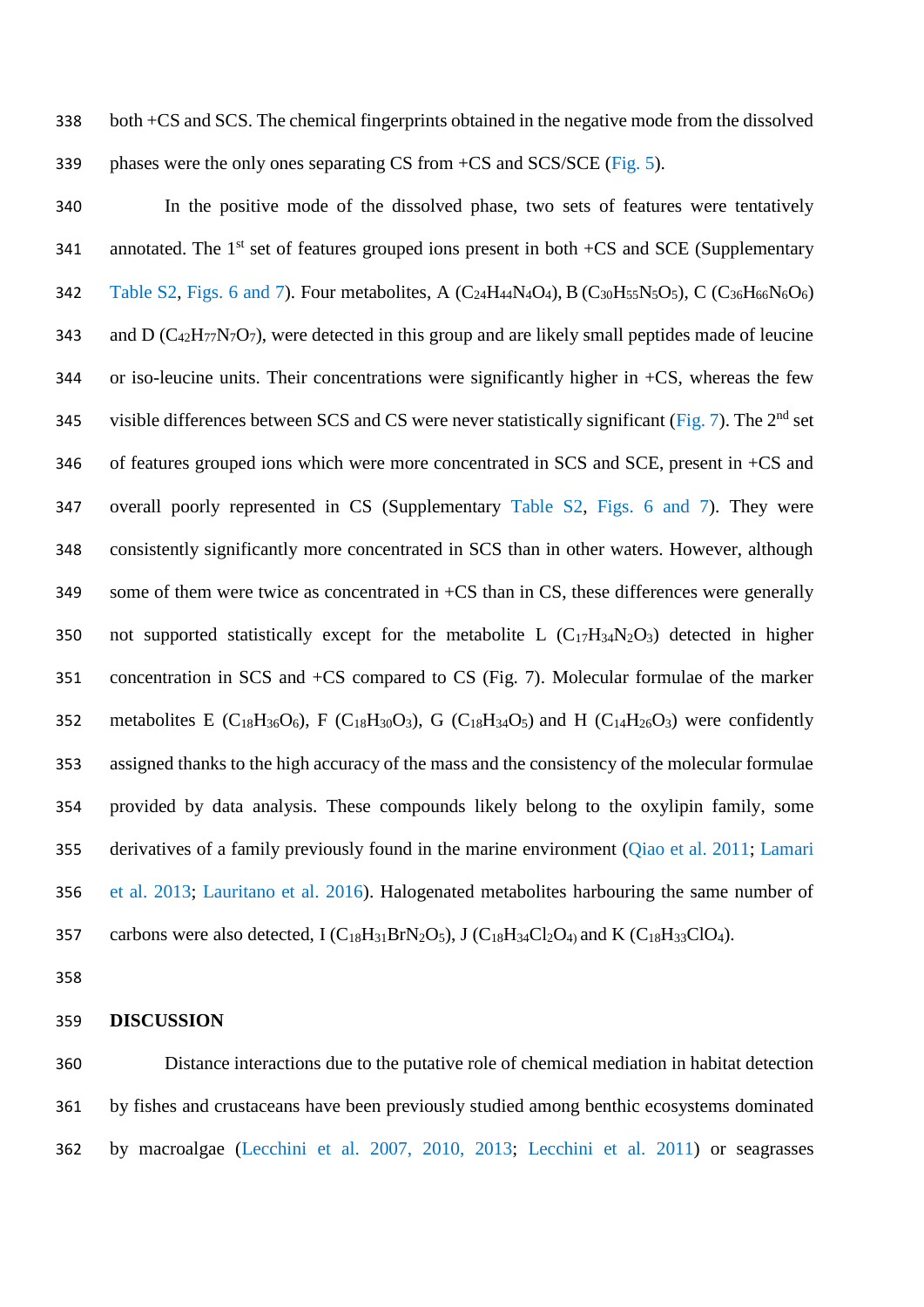(Nagelkerken et al. 2002; Arvedlund and Takemura 2006; Huijbers et al. 2008; Igulu et al. 2013), in coral reefs (Lecchini et al. 2005; Lecchini et al. 2007; Huijbers et al. 2008; Ben-Tzvi et al. 2010; Lecchini et al. 2010; McCormick et al. 2010; Lecchini et al. 2011; Devine et al. 2012; Coppock et al. 2013; Igulu et al. 2013; Lecchini et al. 2013; Lecchini et al. 2014) and in mangroves (Huijbers et al. 2008; Igulu et al. 2013). For some model interactions, such as clown fishes and sea anemones, their description demonstrated how these processes are crucial for ecosystem functioning, and how this mediation can be affected by global change (Arvedlund and Nielsen 1996; Arvedlund et al. 1999; Dixson et al. 2008; Munday et al. 2009; Dixson 2012; Dixson et al. 2014; Lecchini et al. 2014).

 Here, we report for the first time clear behaviours of cave-dwelling crustaceans attracted by cave seawater (+CS) and sponge conditioned seawater (SCS), and the concomitant presence of chemomarkers in these waters. Sponges being dominant in benthic communities such as underwater caves, we hypothesized that sponges and/or their associated microbiota may be responsible for the production of chemical cues that significantly contribute to the network of chemical interactions shaping the ecosystem. Conversely to previous studies in this field, we anticipated that only part of the chemical diversity produced by these sessile invertebrates would contribute to an overall chemical sea-scape conditioning the network of interactions. Indeed, most previous studies on sponge chemical ecology used tissue homogenates or crude extracts (*i.e.* the global metabolome) to highlight their deterrent properties against predators, competitors for space or microorganisms (Bakus and Green 1974; Thompson et al. 1985; Thacker et al. 1998; Kubanek et al. 2002; Pawlik et al. 2002; Pawlik 2011). Our experiment exposing crustaceans to SCE confirmed the strong deterrent effect of seawater containing the entire sponge metabolome. Most likely, deterrent or toxic properties of specialized metabolites present in the sponges are responsible for these behavioural responses. In line with this hypothesis, aerothionin, which is one of the discriminating compounds of the SCE, and other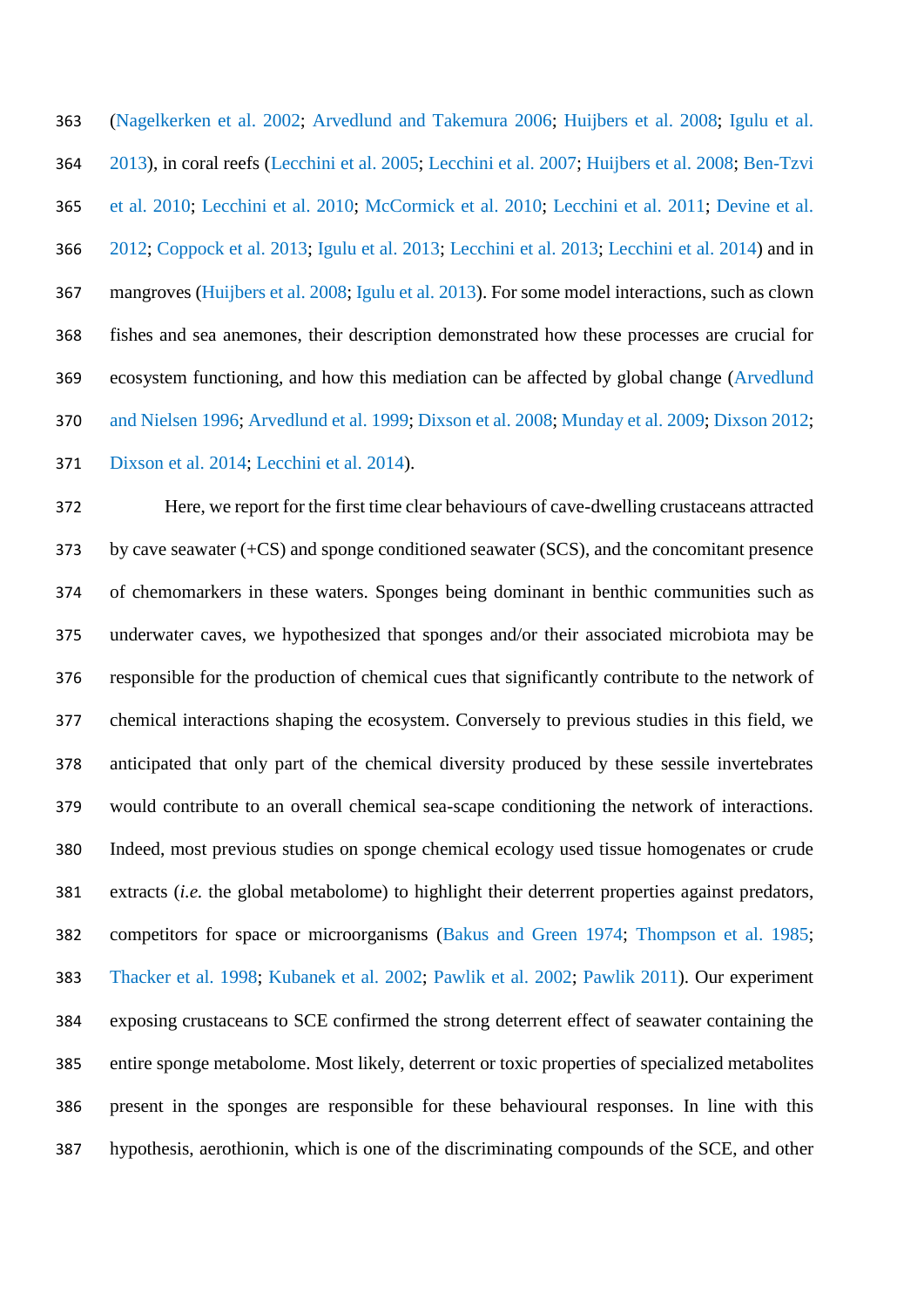compounds of the same family had already been identified as feeding deterrents in other bioassays and may be responsible for the observed repulsive effects (Thoms et al. 2004; Gochfeld et al. 2012). Interestingly, none of the main specialized metabolites previous known in the four sponges tested were detected in the SCS or the +CS, so they do not appear to belong to what can be called the sponge exometabolome and, thus, do not contribute to the chemical seascape. So far, the exudation of major compounds has been demonstrated in the single case of the sponge *Crambe crambe* (Ternon et al. 2016), but there is crucial need for new experiments to better distinguish between the global metabolome, which is usually extracted from organisms using solvent, and the exometabolome which is the part naturally released by an organism into the surrounding water.

 Following previous hypotheses by Bingham and Young (1991), our study demonstrates for the first time that seawater conditioned by a sponge assemblage (SCS), potentially containing components of the exometabolome only, exerts an attractant effect on some mobile invertebrate species, leading to a specific behavioural response related to their ecology. 402 Demonstrating such a "positive" effect of sponge compounds would have been impossible with only the rather traditional use of crude extracts or pure major compounds in our experimental plan. This past strategy explains the important knowledge gap that exists concerning processes of chemical mediation within marine benthic ecosystems, in particular where ecosystems are dominated by sponges. Few studies have attempted to demonstrate the putative release of metabolites into the surrounding medium (Walker et al. 1985; Porter and Targett 1988; Duque et al. 2001; Ternon et al. 2016). After characterizing the exudation of chemical cues by the sponge *Crambe crambe,* and assessing the toxic activity of these compounds on invertebrate larvae, Ternon et al. (2016) hypothesized that this process might explain the ecological success of this encrusting sponge. Here, we provide the first demonstration that some sponge metabolites may also be involved in distance interactions, acting as kairomones to shape the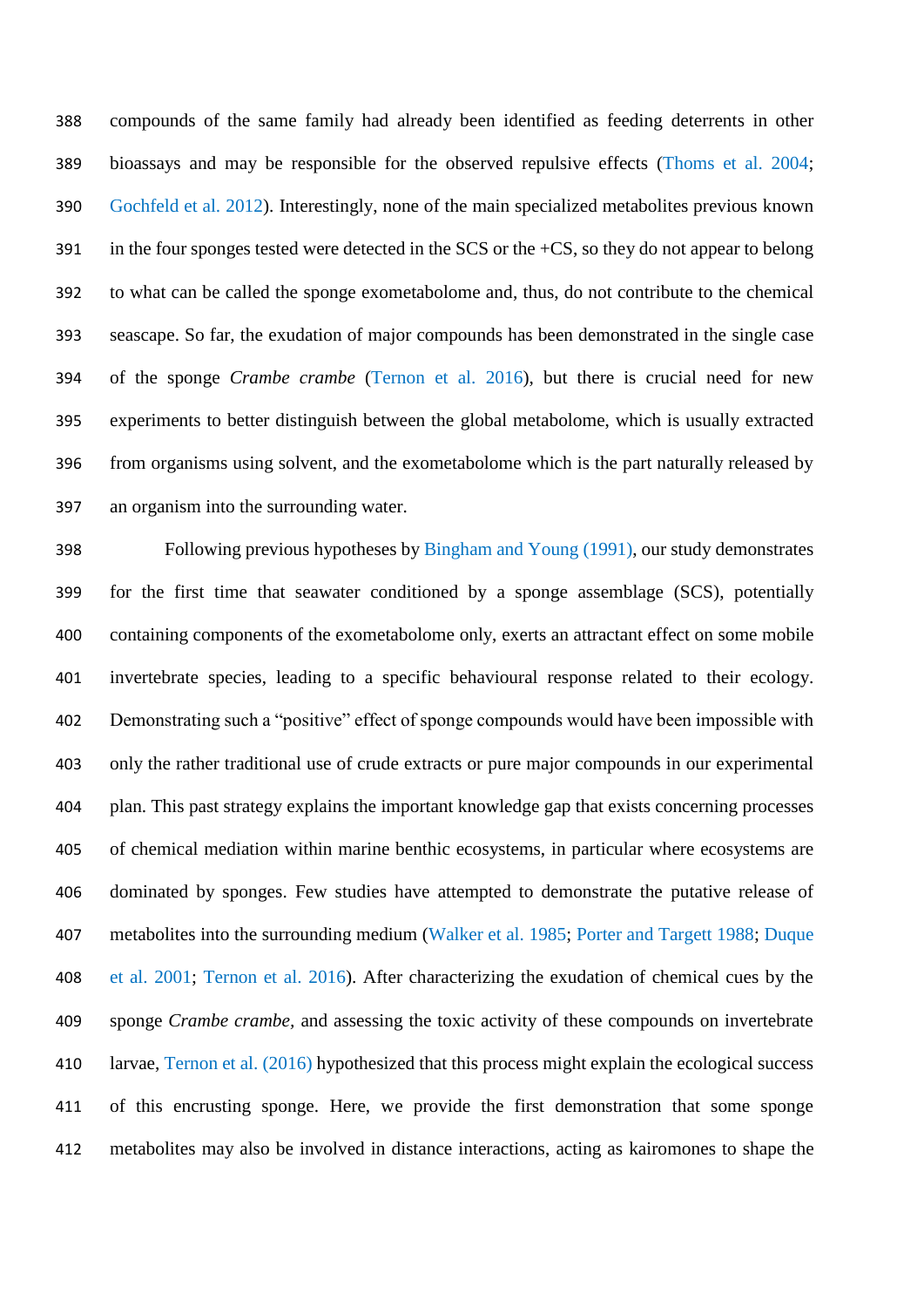behaviour of mobile organisms and, thus, structuring biodiversity. We thus confirm the hypothesis of Bingham and Young (1991) that chemicals released by sponges have the potential to attract organisms. Moreover, we have demonstrated a species-specific response to conditioned seawater, since *H. margalefi* and *P. serratus* only showed a significant attraction for the seawater containing the exometabolome of the sponge community. The opposite response of *Leptomysis* sp. can be explained by the fact that the CS was pumped from heart to the *Leptomysis* sp. Habitat, which is dominated by macrophytes and macroalgae and where sponges are poorly distributed.

 The responses of our cave-dwelling species support our hypothesis that chemical cues released by the sponges located at the entrance of underwater caves might be a key factor in the homing behaviour of *H. margalefi* and a refuge signal for *P. serratus*. The difference recorded between their behavioural responses is likely related to their life habits. *Hemimysis margalefi* is a cave-dweller living in swarms and is thought to migrate out of the cave for night feeding (Rastorgueff et al. 2011; Rastorgueff et al. 2015). This circadian movement is presumed to be linked to the decrease in light intensity (Passelaigue and Bourdillon 1986), at least to explain how these mysids get out of the cave at the end of the day. However, our goal was to provide clues to support the idea that the return to the cave in the night or early morning may be related to the chemical seascape of the cave, through chemical cues potentially produced by sponges guiding these mysids to the entrance of their habitat. We acknowledge that we only conducted our experiments in the morning, and future experiments could be performed in darkness to mimic if the same trend is observed during the night. Interestingly, *H. margalefi* exhibited the same positive attraction when faced with the choice of the natural cave seawater and the sponge conditioned seawater containing exometabolomes. A better understanding of these migrations of cave-dwelling organisms is crucial as they represent important vectors of organic matter transfer from the outside euphotic littoral zone to various locations inside caves, where this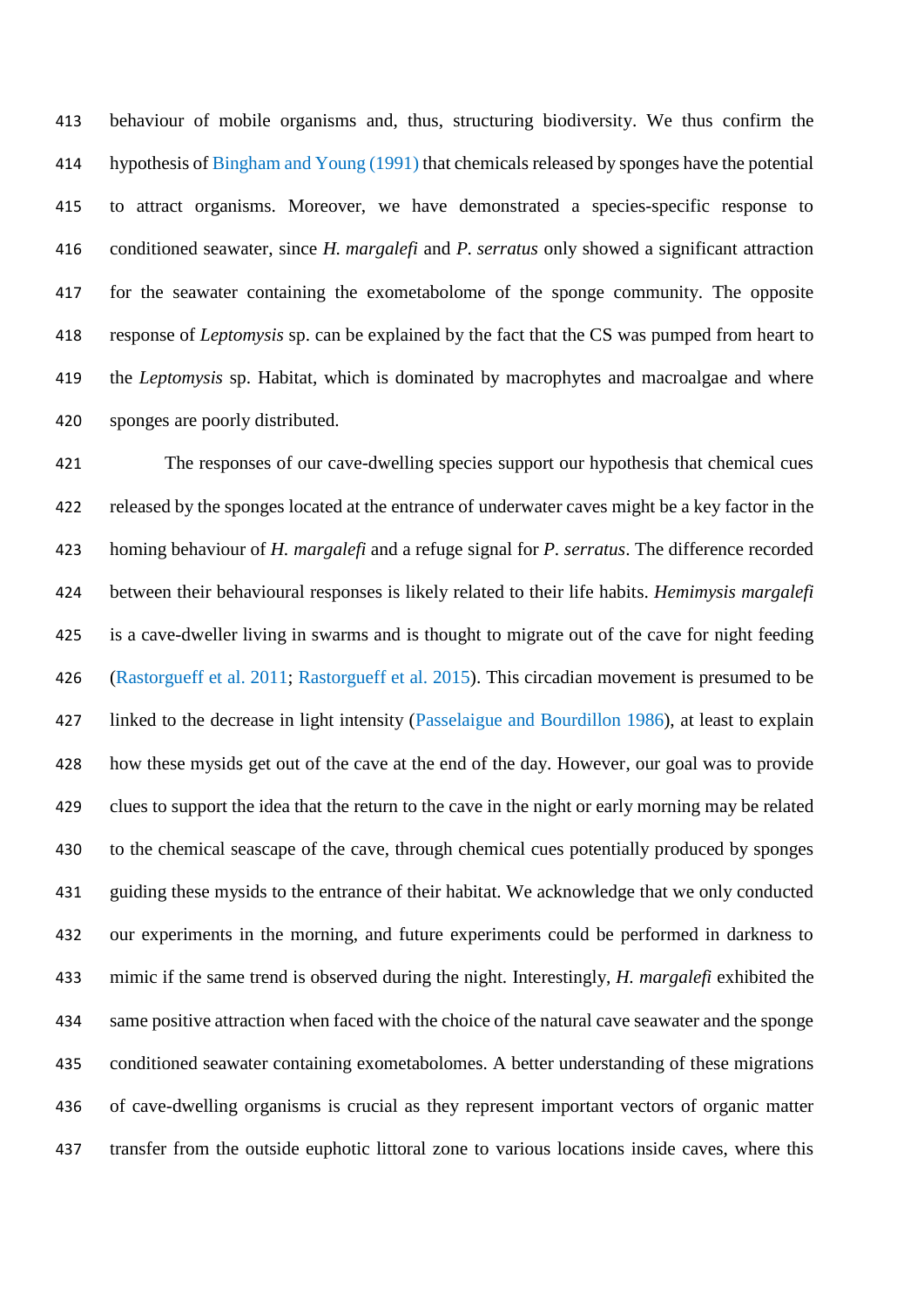matter becomes available to other cave dwellers such as molluscs, crustaceans and teleost fishes (Rastorgueff et al. 2011). There is likely a strong link between this type of migration pattern, and how it mitigates cave oligotrophy, and the diversity of sessile organisms at the origin of the chemical seascape.

 *Palaemon serratus* is a crustacean which may occasionally inhabit underwater caves. In this case too, we hypothesize that the sponge seascape might influence the swimming behaviour of this species and contribute to locate its habitat refuge. Interestingly, *P. serratus* spent most of its time in the downstream compartment and exhibited a much less pronounced attraction for the sponge conditioned seawater, compared to *H. margalefi*. In the case of palaemonids, the process of chemical mediation in habitat detection might not be related to gradients of waterborne molecules only. Whereas mysids are swimming crustaceans, palaemonids swim close to and walk on the bottom using their well-developed legs. They continuously explore the bottom, sensing more hydrophobic molecules with leg chemoreceptors. They also use pincers to bring fragments of substrate into contact with chemosensory mouthparts in order to follow hydrophobic cues adherent to the substrate (Mollo et al. 2014).

 Variations of the behavioural responses with time of day differed among the species tested. The cave-dwelling mysid seemed to be much more attracted by sponge cues in the mornings, whereas the palaemonid showed no variation, which tends to confirm that their response does not rely on the same ecological process. Daily rhythm of chemosensitivity has already been reported for several arthropods, such as the Tsetse fly *Glossina morsitans morsitans* which presents a higher chemosensitivity in early morning and late afternoon when its feeding activity is the greatest (Van der Goes van Naters et al. 1998). The recent application of underwater electroantennography (Machon et al. 2016) offers new perspectives of chemosensitivity surveys of our model crustaceans that face various chemical cues at different period of the day. Moreover, the behavioural responses might also be correlated to the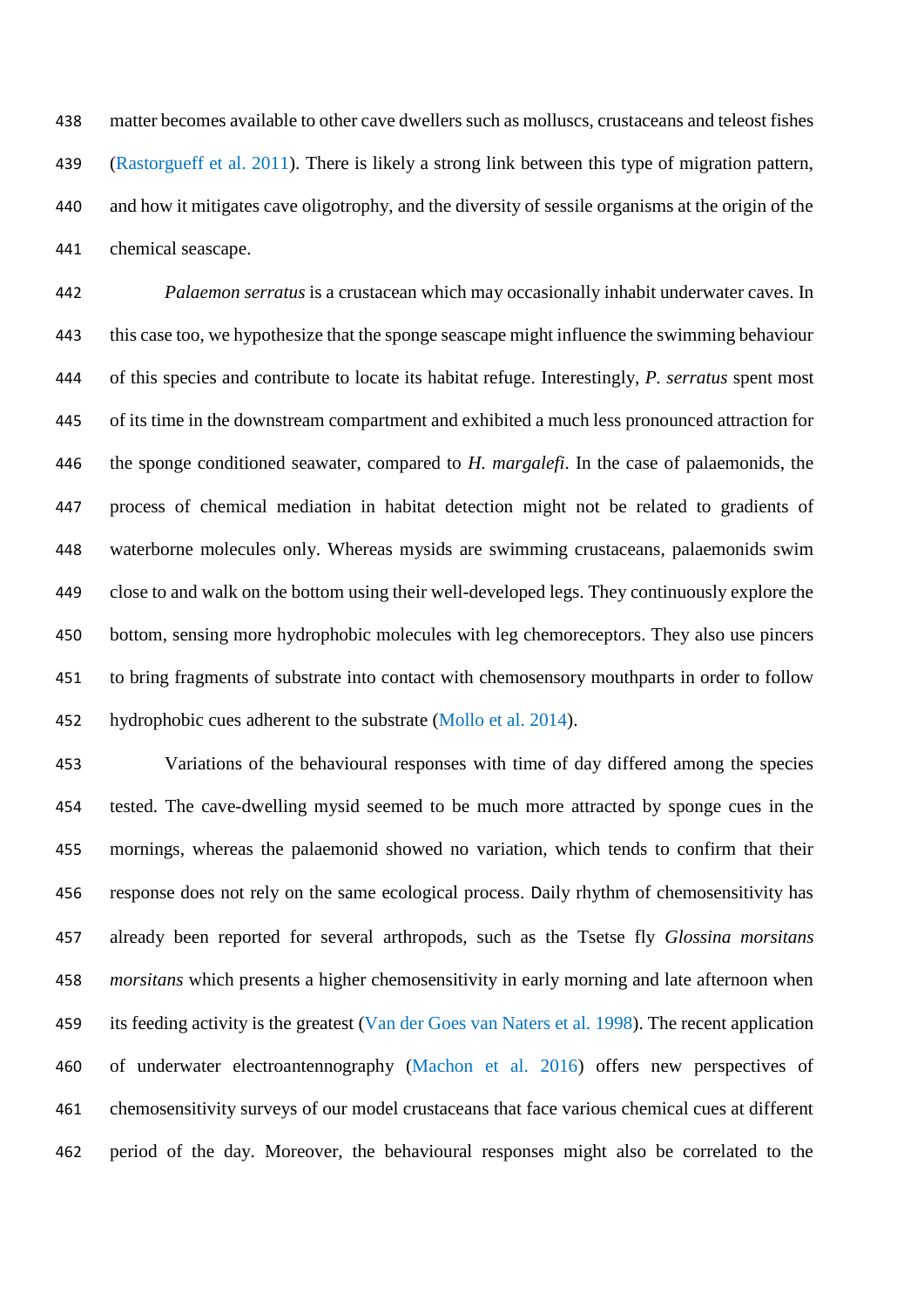expression level of some chemo-receptor such as IR25a (Zbinden et al. 2017) in order for the crustacean antennules to perceive chemical cues. For technical reason, most of our morning behavioural experiments could only be conducted during daylight hours and we believe that the combination of additional experiments performed in the darkness combined to chemosensitivity surveys might further support our hypothesis on the role of the chemical seascape on diurnal migrations of cave-dwelling crustaceans.

 Very few studies in chemistry have attempted to identify the structure of the hypothesized marine chemical cues involved in habitat selection (Lecchini et al. 2005; Derby and Sorensen 2008; Lecchini et al. 2010; Lecchini et al. 2014). Even though we expected to detect some of the previously known compounds of the four sponge models in the SCS, our metabolomics approach shows that none of the specialized metabolites reported so far from the global metabolome of our sponge models could be found in the SCS. Based on their molecular formulae as obtained unambiguously by HRMS, the chemomarkers present in the sponge conditioned seawater, and at low concentration in the cave seawater, correspond to C18-based oxylipins. Further confirmation of these structures is needed, however, using available standards for example. This hypothesis seems realistic as diatom oxylipins are known for their multiple functions, such as sexual pheromones or food-finding cues detectable by grazers (Fink et al. 2006; Kâ et al. 2014), but also as chemical-alarm cues when facing grazing pressure (Ianora et al. 2004; Pohnert 2005). Thus, the ecological function of oxylipins may be very 482 broad. The putative oxylipins may be produced by any of the sponge holobionts (McClintock et al. 2005) and they may be responsible for the homing behaviour of crustaceans. The four peptides naturally found in high concentrations in the cave seawater are also likely produced by sponge holobionts, although in this case their very low concentrations in the sponge conditioned seawater do not provide information on their putative function in the cave chemical seascape.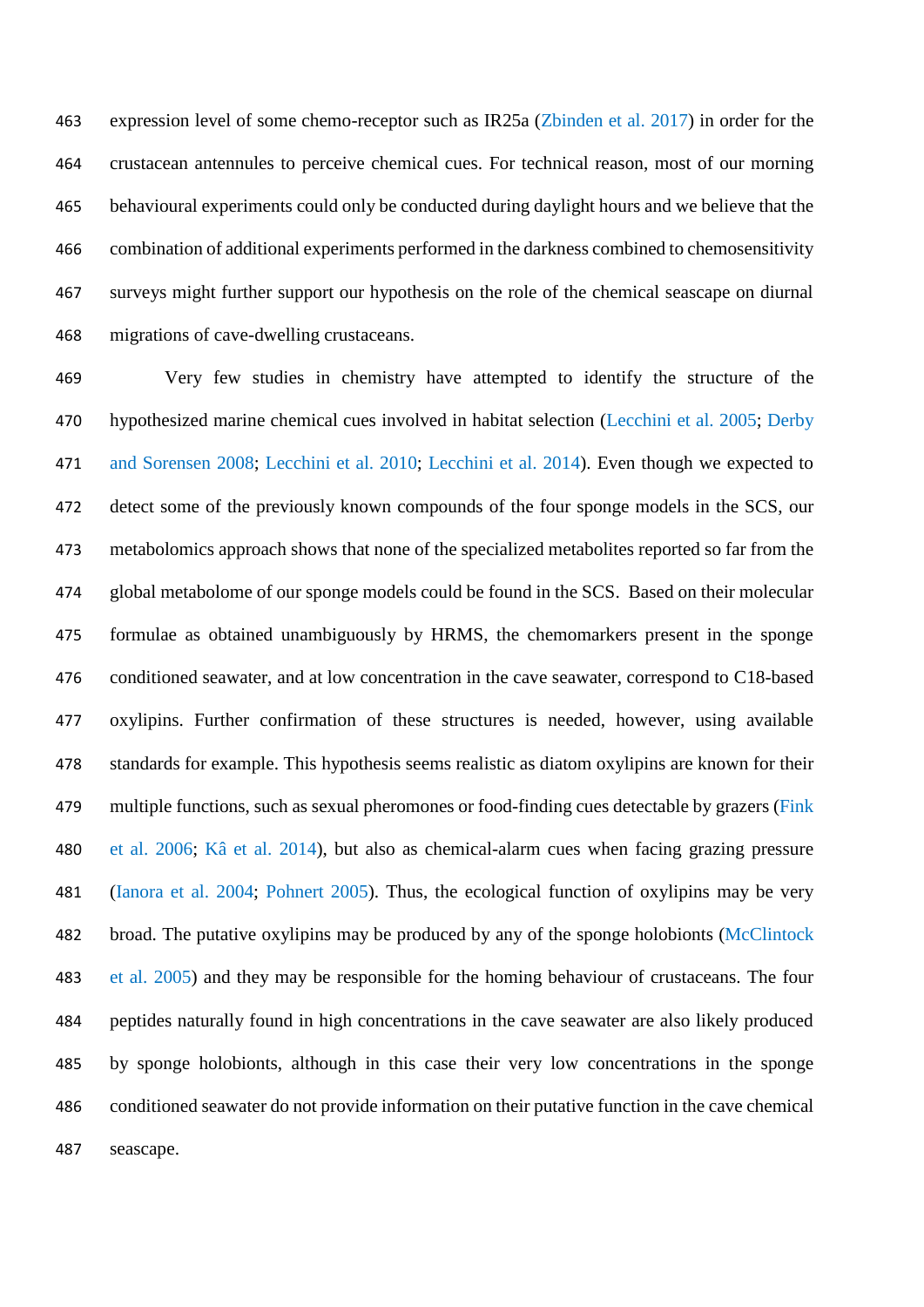In addition to the organic compounds in the seawater which are detectable by our metabolomics approach, we assume that inorganic compounds may also influence the biological responses of our model organisms. A significant difference in nutrient concentrations between seawater treatments would only result from the fluxes generated by the sponge holobiont catabolism (for a review see Maldonado et al. 2012), releasing ammonia, nitrate or phosphate for instance during the water conditioning. However, as the sponge volume used in our experiments represented only 1% of the aquarium volume, we can reasonably consider that there was a very low probability of a significant change in nutrient concentration during the preparation of our seawater treatments.

 Finally, elucidating the mechanisms and strategies used in habitat detection is crucial to predict how individual species or assemblages may respond to the degradation of their environment (Swihart et al. 2003; Jones et al. 2004). Changes affecting chemical mediation processes are likely to impact subsequent distribution of marine organisms. Sponges are known to be sensitive to global changes, and most of our study species have already suffered mass mortalities related to extreme climate events (Lejeusne et al. 2010). In a context of increasing frequency of such events (Giorgi and Lionello 2008), we can expect further alteration of sponge communities to impact distance interactions mediated by sponge chemical cues. Underwater caves are fragmented habitats and their biodiversity patterns are greatly shaped by their connectivity. Therefore, any alteration of the chemical seascape within and surrounding marine caves, directly or indirectly caused by human activities, could have severe consequences on these ecosystems. As has been evidenced in previous studies by Dixson et al. (2008, 2011), connectivity between distinct marine habitats may partly rely on chemical mediations, and not only on currents.

#### **AUTHOR CONTRIBUTION STATEMENT**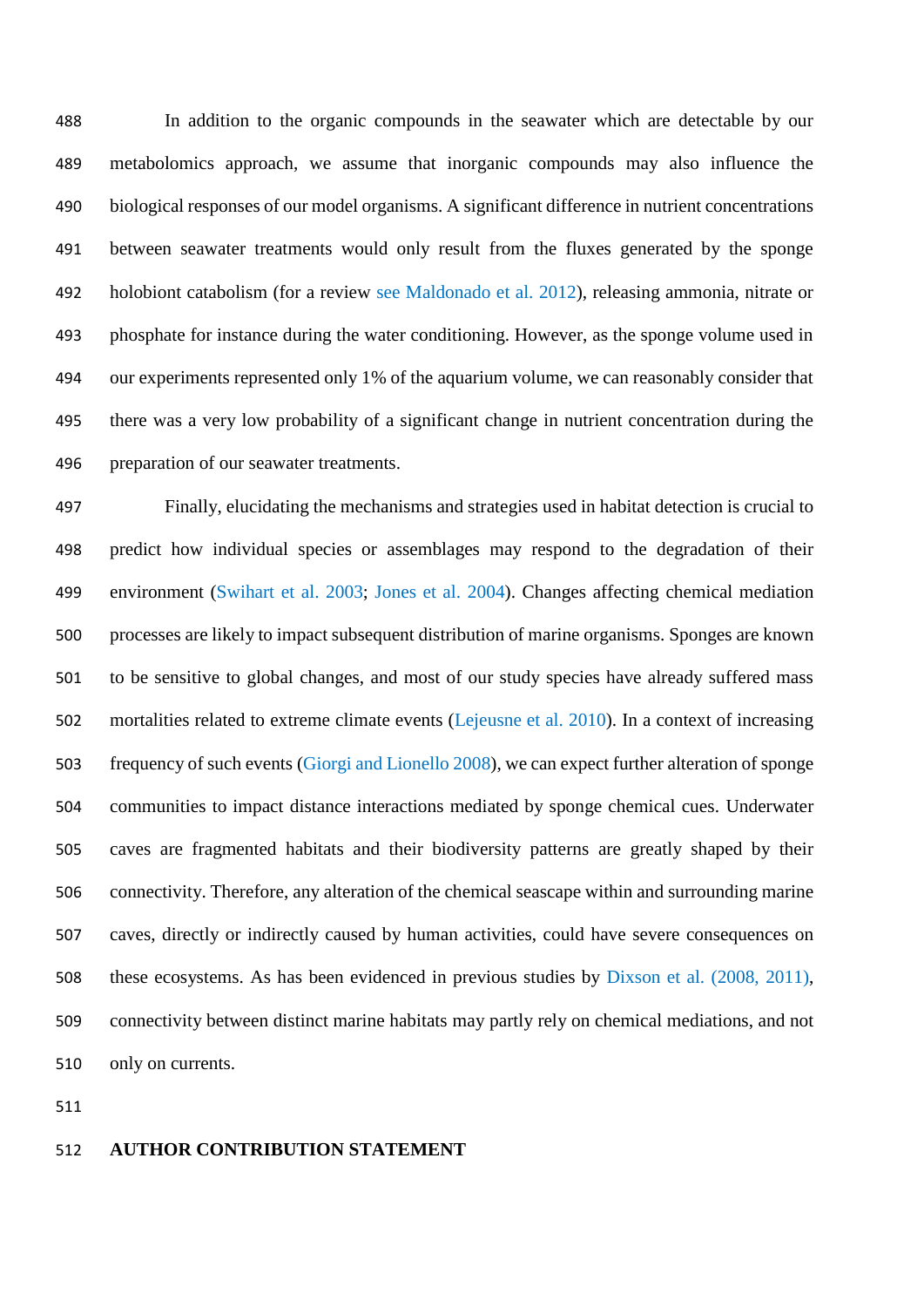- MS and TP designed the experiments. MS and MLC performed the experiments. MS, SG, MLC and OPT analysed the data. MS, SG, MLC, OPT and TP wrote the manuscript.
- **ACKNOWLEDGEMENTS**

 The authors are grateful to the TOTAL Foundation for funding our research programme. This work was performed in the framework of the French-Brazilian International Associated Laboratory "LIA MARRIO" of the CNRS, and received the support of the MALLABAR metabolomics plateau funded by the CNRS, the PACA Region and ANR. We warmly thank Pierre Chevaldonné, Cesar Ruiz and Laurent Vanbostal for collecting *H. margalefi* and *Leptomysis* sp. individuals. We are also grateful to Philippe Aublanc of the Paul Ricard Oceanography Institute for providing *P. serratus* and *P. elegans* individuals, to Eva Ternon for her assistance to the seawater processing prior to metabolomics, to Jean Charles Martin for his contribution to the development of bioinformatics tools, and to Rachel Mackie for her reviewing of the English.

#### **CONFLICT OF INTEREST**

The authors declare that they have no conflict of interest.

# **ETHICAL APPROVAL**

 All applicable international, national, and/or institutional guidelines for the care and use of animals were followed.

### **REFERENCES**

Amsler CD (2008) Algal Chemical Ecology. Springer, Berlin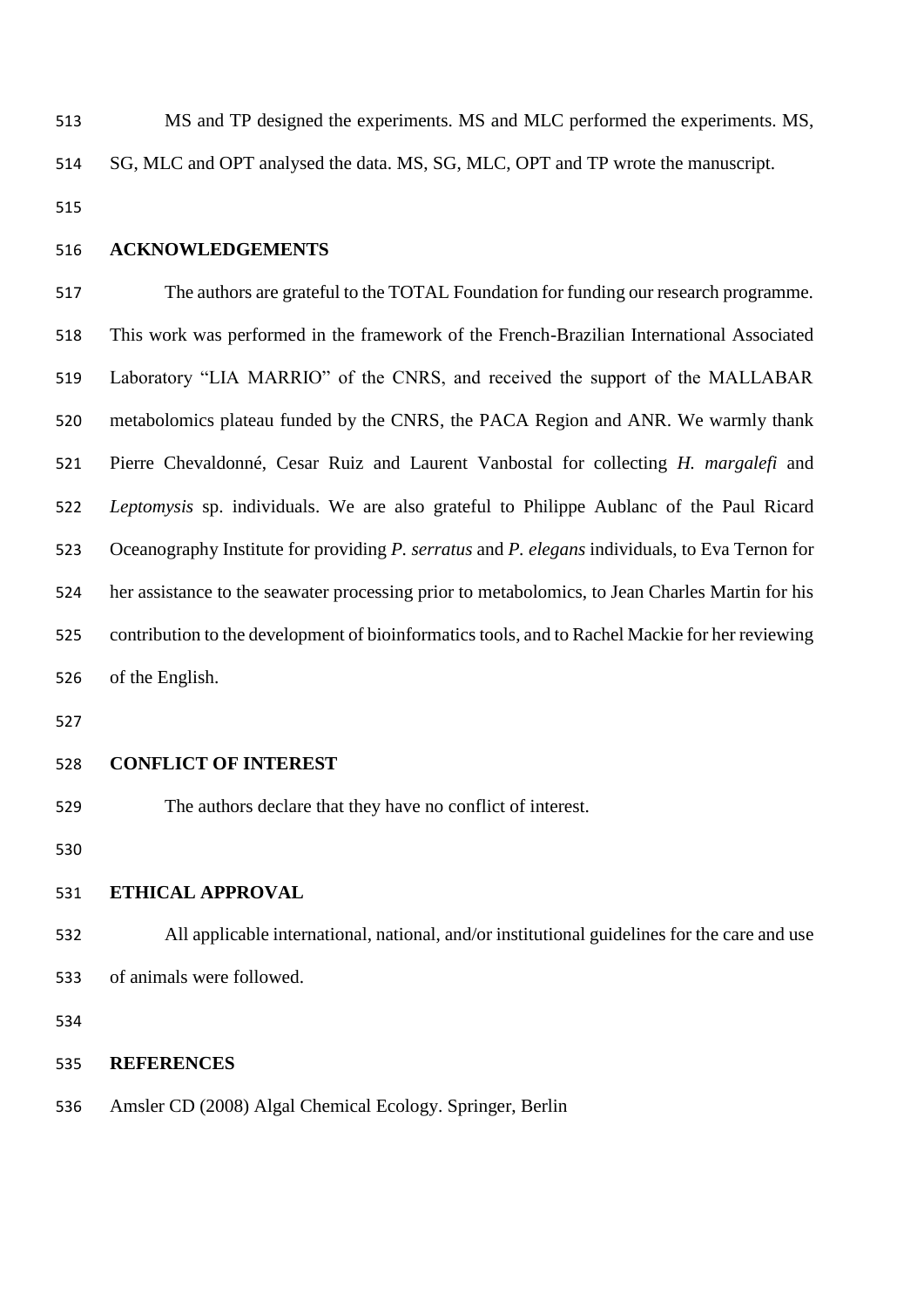Arvedlund M, Nielsen LE (1996) Do the anemonefish *Amphiprion ocellaris* (Pisces: Pomacentridae) imprint themselves to their host sea anemone *Heteractis magnifica* (Anthozoa: Actinidae)? Ethology 102:197-211. Doi: 10.1111/j.1439-0310.1996.tb01118.x

Arvedlund M, McCormick MI, Fautin DG, Bildsoe M (1999) Host recognition and possible

- imprinting in the anemonefish *Amphiprion melanopus* (Pisces: Pomacentridae). Mar Ecol
- Prog Ser 188:207-218. Doi: 10.3354/meps188207
- Arvedlund M, Takemura A (2006) The importance of chemical environmental cues for juvenile *Lethrinus nebulosus* Forsskal (Lethrinidae, Teleostei) when settling into their first benthic
- habitat. J Exp Mar Biol Ecol 338:112-122. Doi: 10.1016/j.jembe.2006.07.001
- Atema J, Kingsford MJ, Gerlach G (2002) Larval reef fish could use odour for detection,
- retention and orientation to reefs. Mar Ecol Prog Ser 241:151-60. Doi: 10.3354/meps241151
- Bakus GJ, Green G (1974) Toxicity in sponges and holothurians: a geographic pattern. Science 185:951-953. Doi: 10.1126/science.185.4155.951
- Belanger RM, Corkum LD, Li WM, Zielinski BS (2006) Olfactory sensory input increases gill
- ventilation in male round gobies (*Neogobius melanostomus*) during exposure to steroids.
- Comp Biochem Physiol 144:196-202. Doi: 10.1016/j.cbpa.2006.02.027
- Ben-Tzvi O, Tchernov D, Kiflawi M (2010) Role of coral-derived chemical cues in microhabitat selection by settling *Chromis viridis*. Mar Ecol Prog Ser 400:181-187. Doi: 10.3354/meps08627
- Bingham BL, Young CM (1991) Influence of sponges on invertebrate recruitment: a field test of allelopathy. Mar Biol 109:19-26. Doi: 10.1007/BF01320227
- Bussotti S, Terlizzi A, Fraschetti S, Belmonte G, Boero F (2006) Spatial and temporal
- variability of sessile benthos in shallow Mediterranean marine caves. Mar Ecol Prog
- Ser 325:109-119. Doi: 10.3354/meps325109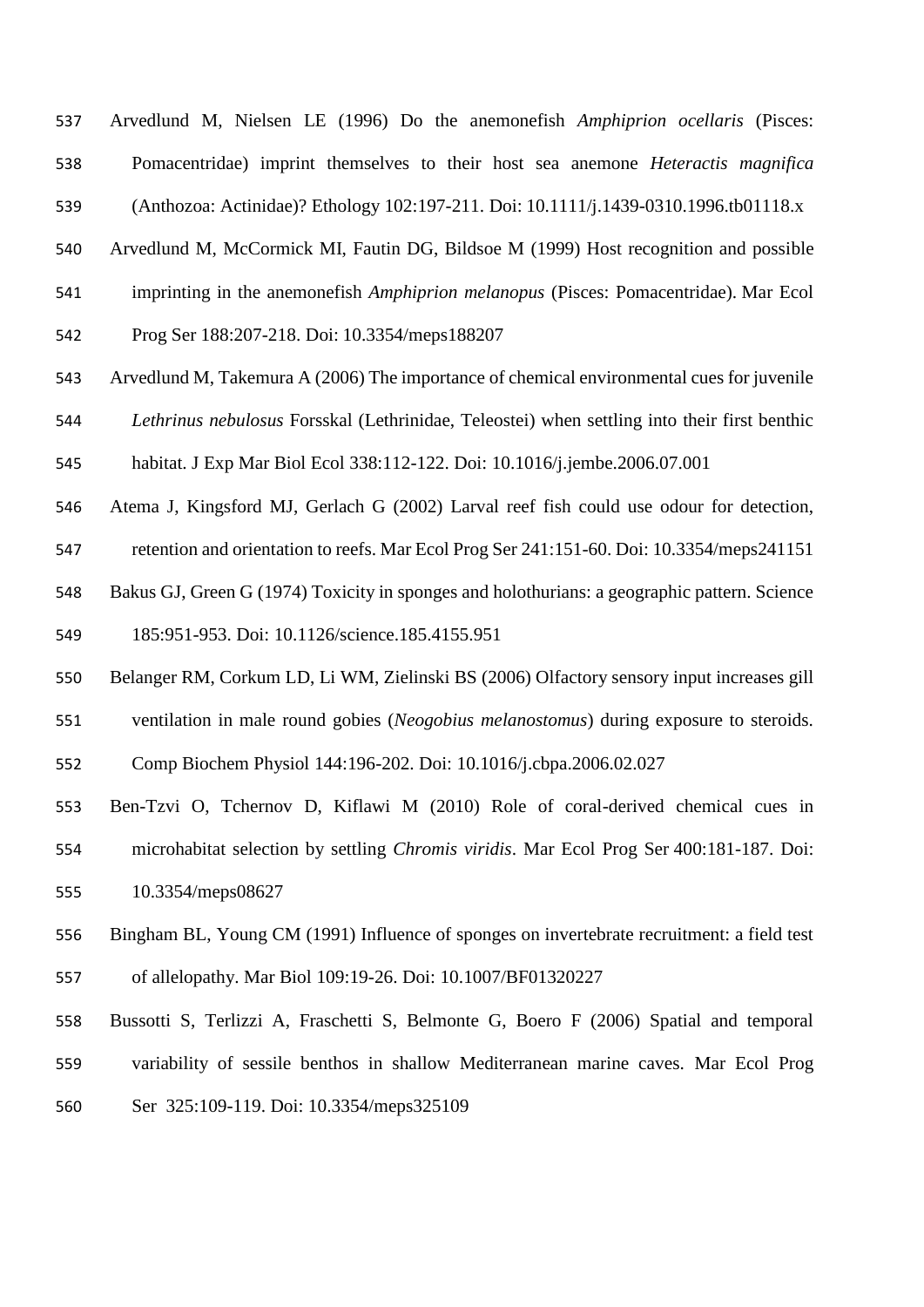- Cassier P, Bohatier J, Descoins C, Nagnan Le Meillour P (2000) Communication chimique et environnement. Belin, Paris
- Coppock AG, Gardiner NM, Jones GP (2013) Olfactory discrimination in juvenile coral reef
- fishes: response to conspecifics and corals. J Exp Mar Biol Ecol 443:21-26. Doi: 10.1016/j.jembe.2013.02.026
- Derby CD, Sorensen PW (2008) Neural Processing, Perception, and Behavioral Responses to Natural Chemical Stimuli by Fish and Crustaceans. J Chem Ecol 34:898-914. Doi:
- 10.1007/s10886-008-9489-0
- Devine BM, Munday PL, Jones GP (2012) Homing ability of adult cardinalfish is affected by
- elevated carbon dioxide. Oecologia 168:269-276. Doi: 10.1007/s00442-011-2081-2
- Diaz MC, Rutzler K (2001) Sponges: an essential component of Caribbean coral reefs. Bull Mar Sci 69:535-546
- Dixson DL, Jones GP, Munday PL, Planes S, Pratchett MS, Srinivasan M, Syms C, Thorrold
- SR (2008) Coral reef fish smell leaves to find island homes. Proc R Soc Lond B 275:2831-
- 2839. Doi: 10.1098/rspb.2008.0876
- Dixson DL (2012) Predation risk assessment by larval reef fishes during settlement-site selection. Coral Reefs 31:255-261. Doi: 10.1007/s00338-011-0842-3
- Dixson DL, Abrego D, Hay ME (2014) Chemically mediated behavior of recruiting corals and fishes: a tipping point that may limit reef recovery. Science 345:892-897. Doi: 10.1126/science.1255057
- Dixson DL, Jones GP, Munday PL, Pratchett MS, Srinivasan M, Planes S, Thorrold SR (2011)
- Terrestrial chemical cues help coral reef fish larvae locate settlement habitat surrounding
- islands. Ecol Evol 1:586-595. Doi: 10.1002/ece3.53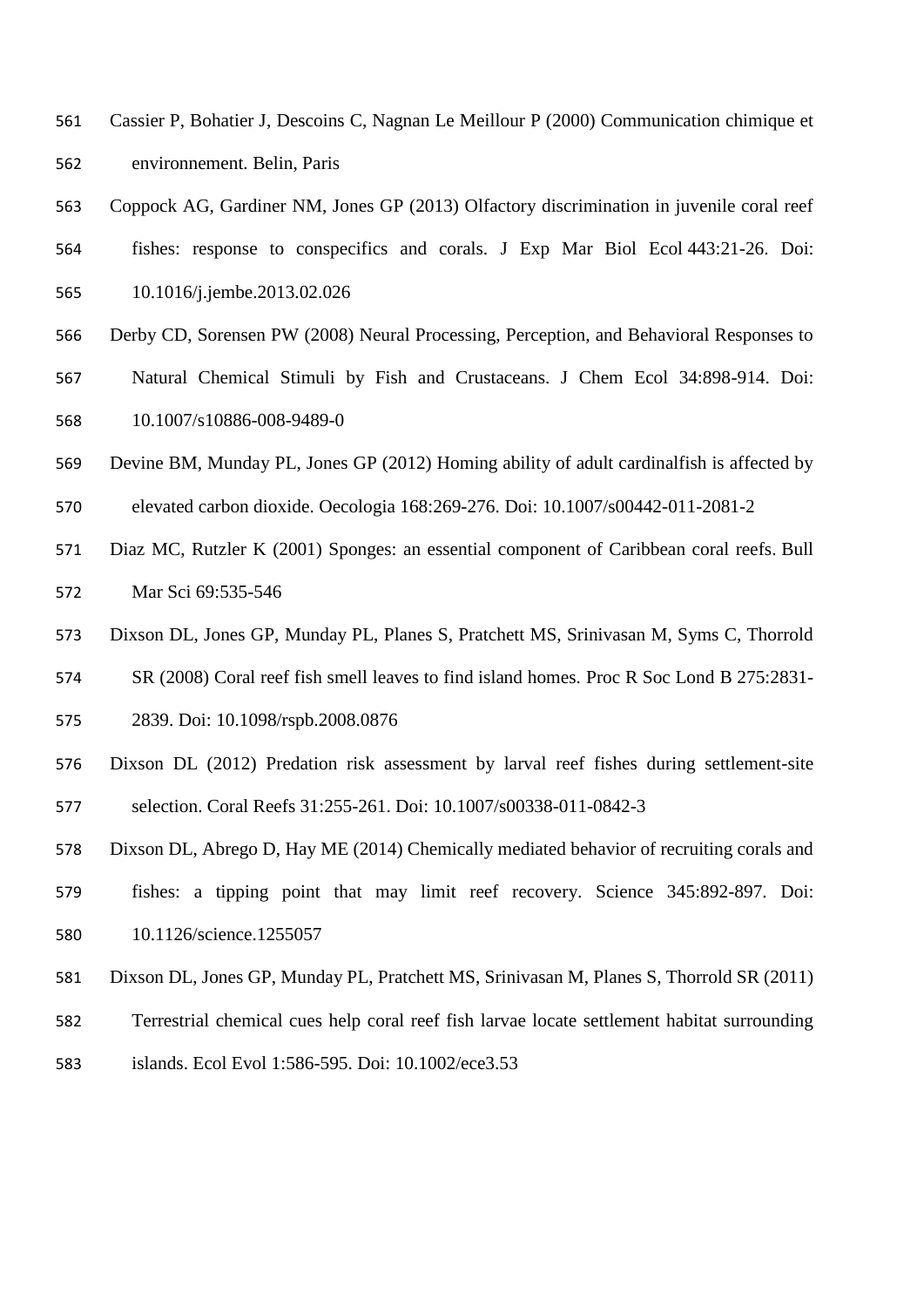- Duque C, Bonilla A, Bautista E, Zea S (2001) Exudation of low molecular weight compounds (thiobismethane, methyl isocyanide, and methyl isothiocyanate) as a possible chemical defense mechanism in the marine sponge *Ircinia felix*. Biochem Syst Ecol 29:459-467
- Fink P, Von Elert E, Jüttner F (2006) Oxylipins from freshwater diatoms act as attractants for
- a benthic herbivore. Archiv für Hydrobiol 167:561-574. Doi: 10.1127/0003- 9136/2006/0167-0561
- Fisher HS, Wong BBM, Rosenthal GG (2006) Alteration of the chemical environment disrupts communication in a freshwater fish. Proc R Soc Lond B 273:1187-1193. Doi: 10.1098/rspb.2005.3406
- Garrido L, Zubía E, Ortega MJ, Salvá J (1997) New furanoterpenoids from the sponge *Spongia officinalis*. J Nat Prod 60:794-797. Doi: 10.1021/np970160x
- Gerlach G, Atema J, Kingsford MJ, Black KP, Miller-Sims V (2007) Smelling home can prevent dispersal of reef fish larvae. Proc Natl Acad Sci USA 104:858-63. Doi: 10.1073/pnas.0606777104
- Gerovasileiou V, Voultsiadou E (2012) Marine caves of the Mediterranean sea: a sponge biodiversity reservoir within a biodiversity hotspot. Plos One 7:e39873. Doi: 10.1371/journal.pone.0039873
- Giorgi F, Lionello P (2008) Climate change projections for the Mediterranean region. Global Planet Change 63:90-104. Doi: 10.1016/j.gloplacha.2007.09.005
- Gochfeld DJ, Easson CG, Freeman CJ, Thacker RW, Olson JB (2012) Disease and nutrient enrichment as potential stressors on the Caribbean sponge *Aplysina cauliformis* and its bacterial symbionts. Mar Ecol Prog Ser 456:101-111.
- Gunn J, Hardwick P, Wood PJ (2000) The invertebrate community of the Peak-Speedwell cave
- system, Derbyshire, England pressures and considerations for conservation management.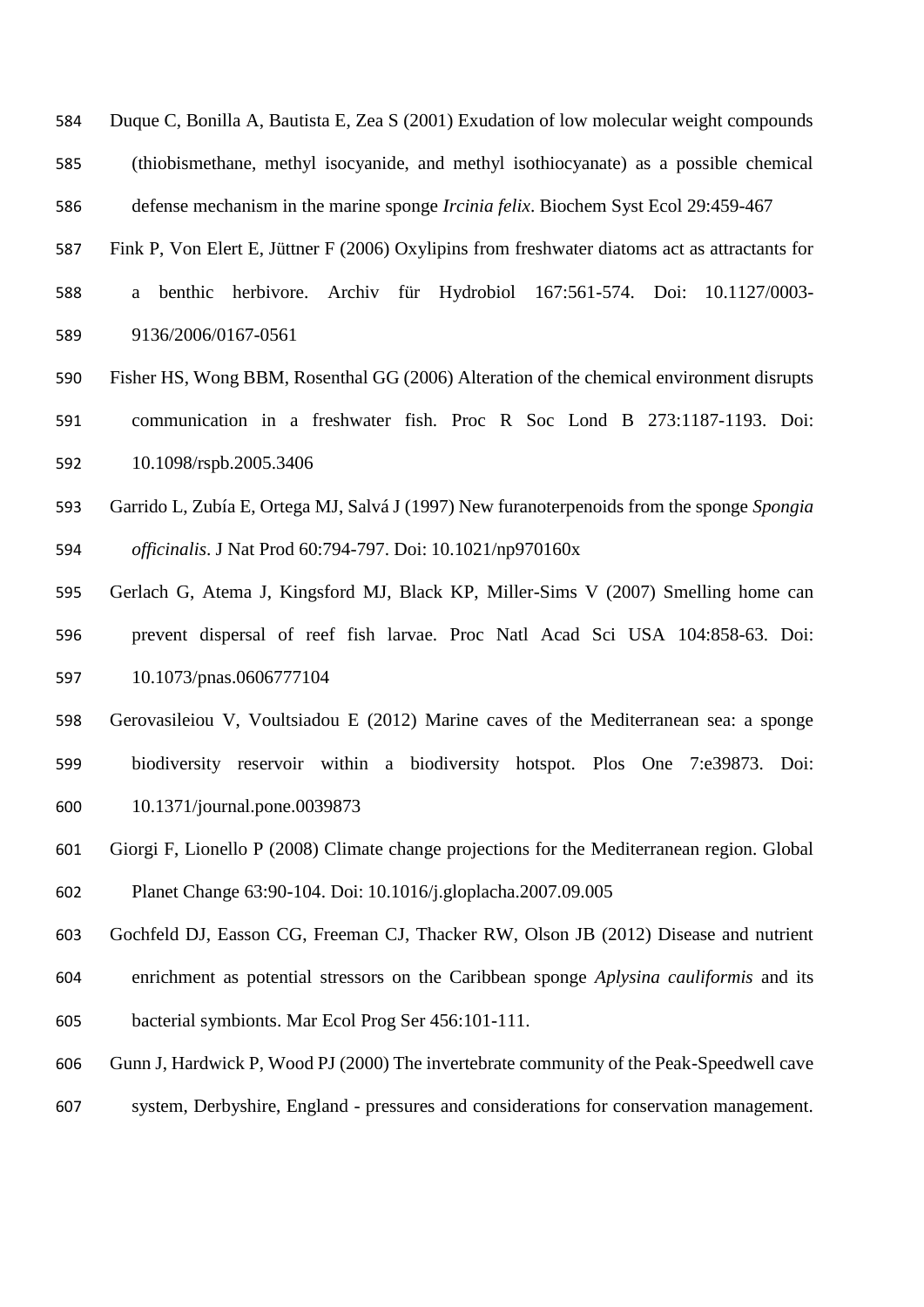- Aquat Conserv: Mar Fresh Ecosys 10:353-369. Doi: 10.1002/1099- 0755(200009/10)10:5<353::AID-AQC413>3.0.CO;2-S
- Hay ME (2009) Marine chemical ecology: chemical signals and cues structure marine populations, communities, and ecosystems. Annu Rev Mar Sci 1:193-212. Doi: 10.1146/annurev.marine.010908.163708
- Herve, M. (2018). RVAideMemoire: testing and plotting procedures for biostatistics. R Package (03-01-2018).
- Heuschele J, Selander E (2014) The chemical ecology of copepods. J Plankton Res 36:895-913. Doi: 10.1093/plankt/fbu025
- Huijbers CM, Mollee EM, Nagelkerken I (2008) Post-larval French grunts (*Haemulon*
- *flavolineatum*) distinguish between seagrass, mangrove and coral reef water: Implications for recognition of potential nursery habitats. J Exp Mar Biol Ecol 357:134-139. Doi:
- 10.1016/j.jembe.2008.01.004
- Ianora A, Miralto A, Poulet SA, Carotenuto Y, Buttino I, Romano G, Casotti R, Pohnert G, Wichard T, Collucci-D'Amato L, Terrazzano G, Smetacek V (2004) Aldehyde suppression of copepod recruitment in blooms of a ubiquitous planktonic diatom. Nature 429:403-407. Doi: 10.1038/nature02526
- Igulu MM, Nagelkerken I, van der Beek M, Schippers M, van Eck R, Mgaya YD (2013) Orientation from open water to settlement habitats by coral reef fish: behavioral flexibility in the use of multiple reliable cues. Mar Ecol Prog Ser 493:243-257. Doi: 10.3354/meps10542
- Ivanisevic J, Thomas OP, Lejeusne C, Chevaldonné P, Pérez T (2011) Metabolic fingerprinting as an indicator of biodiversity: towards understanding inter-specific relationships among Homoscleromorpha sponges. Metabolomics 7:289-304. Doi: 10.1007/s11306-010-0239-2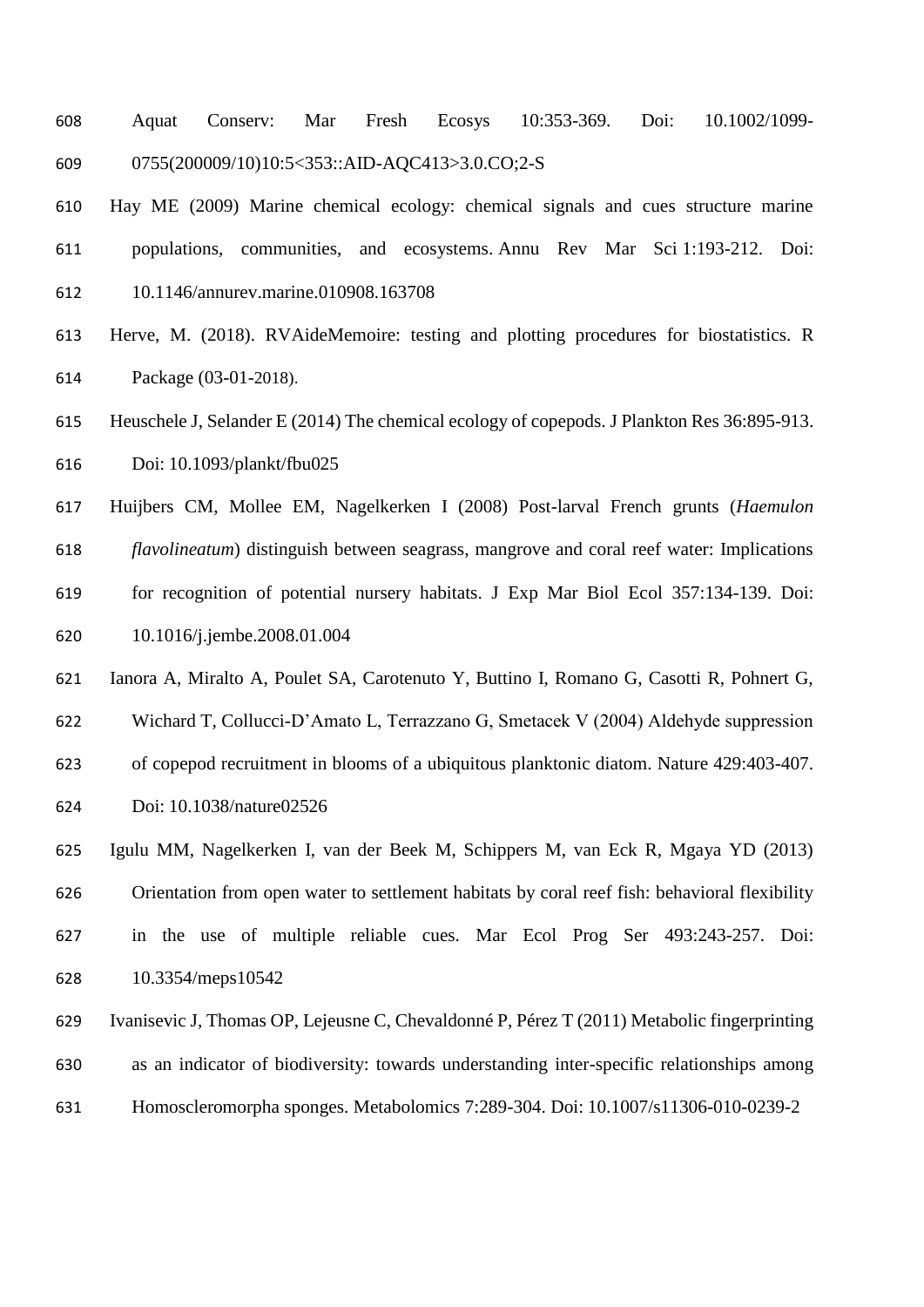Jones GP, McCormick MI, Srinivasan M, Eagle JV (2004) Coral decline threatens biodiversity

in marine reserves. Proc Natl Acad Sci USA 101:8251-8253. Doi: 10.1073/pnas.0401277101

Kâ S, Carotenuto Y, Romano G, Hwang JS, Buttino I, Ianora A (2014) Impact of the diatom-

- derived polyunsaturated aldehyde 2-trans,4-trans decadienal on the feeding, survivorship
- and reproductive success of the calanoid copepod *Temora stylifera*. Mar Environ Res 93:31-
- 37. Doi: 10.1016/j.marenvres.2013.07.009
- Kubanek J, Whalen KE, Engel S, Kelly SR, Henkel TP, Fenical W, Pawlik JR (2002) Multiple defensive roles for triterpene glycosides from two Caribbean sponges. Oecologia 131:125- 136. Doi: 10.1007/s00442-001-0853-9
- Lamari N, Ruggiero MV, d'Ippolito, G, Kooistra WH, Fontana A, Montresor M (2013)
- Specificity of lipoxygenase pathways supports species delineation in the marine diatom genus Pseudo-nitzschia. Plos One 8:e73281. Doi: 10.1371/journal.pone.0073281
- Lauritano C, Romano G, Roncalli V, Amoresano A, Fontanarosa C, Bastianini M, Braga F,
- Carotenuto Y, Ianora A (2016) New oxylipins produced at the end of a diatom bloom and
- their effects on copepod reproductive success and gene expression levels. Harmful Algae
- 55:221-229. Doi: 10.1016/j.hal.2016.03.015
- Lecchini D, Shima J, Banaigs B, Galzin R (2005) Larval sensory abilities and mechanisms of habitat selection of a coral reef fish during settlement. Oecologia 143:326-334. Doi: 10.1007/s00442-004-1805-y
- Lecchini D, Osenberg CW, Shima JS, St Marcy CM, Galzin R (2007) Ontogenetic changes in
- habitat selection during settlement in a coral reef fish ecological determinants and sensory mechanisms. Coral Reefs 26:423-432. Doi: 10.1007/s00338-007-0212-3
- Lecchini D, Mills SC, Brie C, Maurin R, Banaigs B (2010) Ecological determinants and sensory
- mechanisms in habitat selection of crustacean postlarvae. Behavior Ecol 21:599-607. Doi:
- 10.1093/beheco/arq029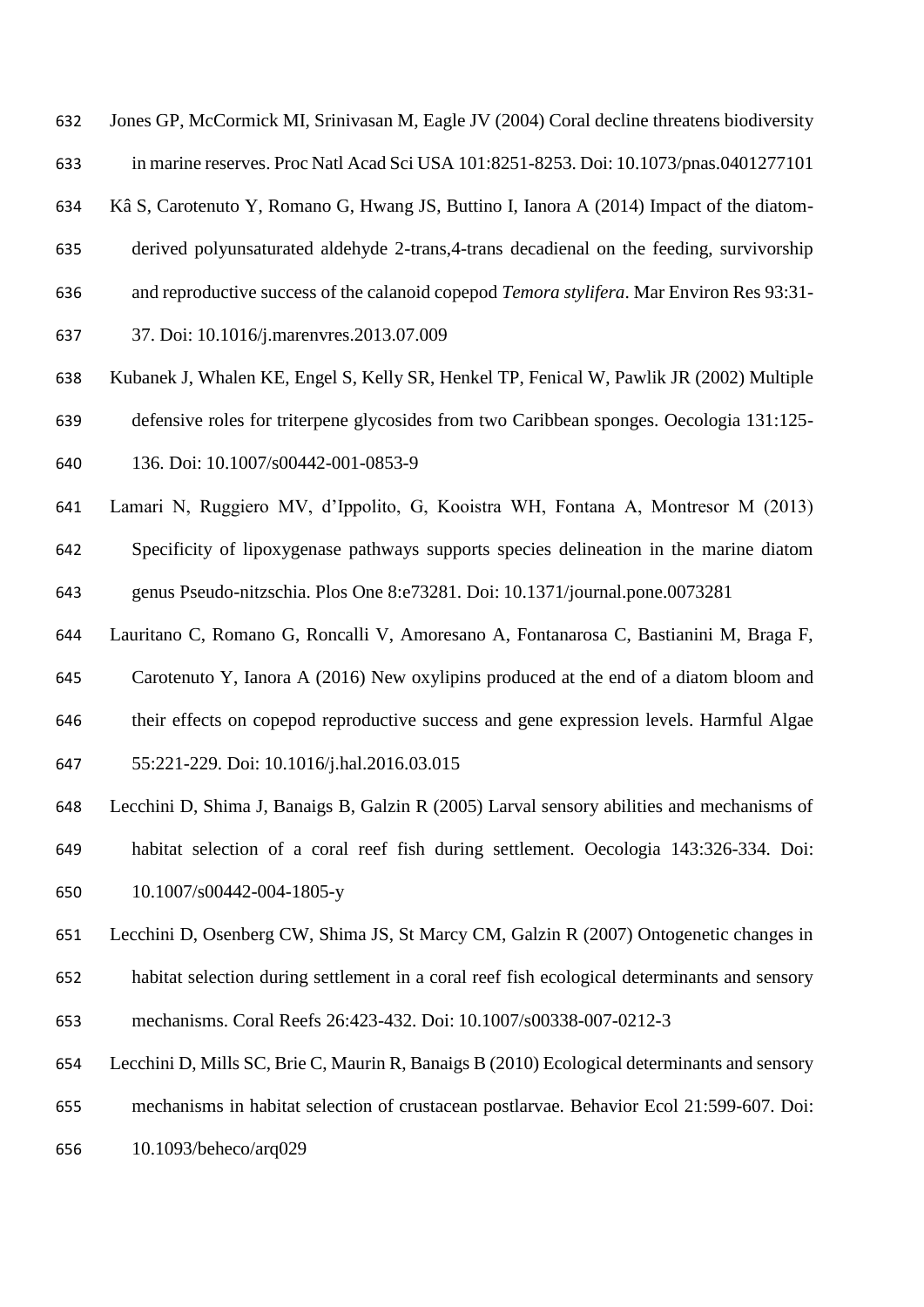- Lecchini D (2011) Visual and chemical cues in habitat selection of sepioid larvae. C R Biol 334:911-915
- Lecchini D, Waqalevu VP, Parmentier E, Radford CA, Banaigs B (2013) Fish larvae prefer
- coral over algal water cues: implications of coral reef degradation. Mar Ecol Prog Ser 475:303-307. Doi: 10.3354/meps10094
- Lecchini D, Miura T, Lecellier G, Banaigs B, Nakamura Y (2014) Transmission distance of chemical cues from coral habitats: implications for marine larval settlement in context of reef degradation. Mar Biol 161:1677-1686. Doi: 10.1007/s00227-014-2451-5
- Leduc AOHC, Munday PL, Brown GE, Ferrari MCO (2013) Effects of acidification on
- olfactory-mediated behaviour in freshwater and marine ecosystems: a synthesis. Philos
- Trans R Soc B 368:1-14. Doi: 10.1098/rstb.2012.0447
- Lejeusne C, Chevaldonné P, Pergent-Martini C, Boudouresque CF, Pérez T (2010) Climate change effects on a miniature ocean: the highly diverse, highly impacted Mediterranean Sea.
- Trends Ecol Evol 25:250-260. Doi: 10.1016/j.tree.2009.10.009
- Machon J, Ravaux J, Zbinden M, Lucas P (2016) New electroantennography method on a marine shrimp in water. J Exp Biol 219:3696-3700. Doi: 10.1242/jeb.140947
- Maldonado M, Ribes M, van Duyl FC (2012) Nutrient fluxes through sponges: biology, budgets, and ecological implications. Adv Mar Biol 62:113-182.
- Manzo E, Ciavatta ML, Villani G, Varcamonti M, Sayem SA, van Soest R, Gavagnin M (2011)
- Bioactive terpenes from *Spongia officinalis*. J Nat Prod 74:1241-1247. Doi: 10.1021/np200226u
- McClintock JB, Amsler CD, Baker BJ, Van Soest RW (2005) Ecology of Antarctic marine sponges: an overview. Integr Comp Biol 45:359-368. Doi: 10.1093/icb/45.2.359
- McCormick MI, Moore JAY, Munday PL (2010) Influence of habitat degradation on fish
- replenishment. Coral Reefs 29:537-546. Doi: 10.1007/s00338-010-0620-7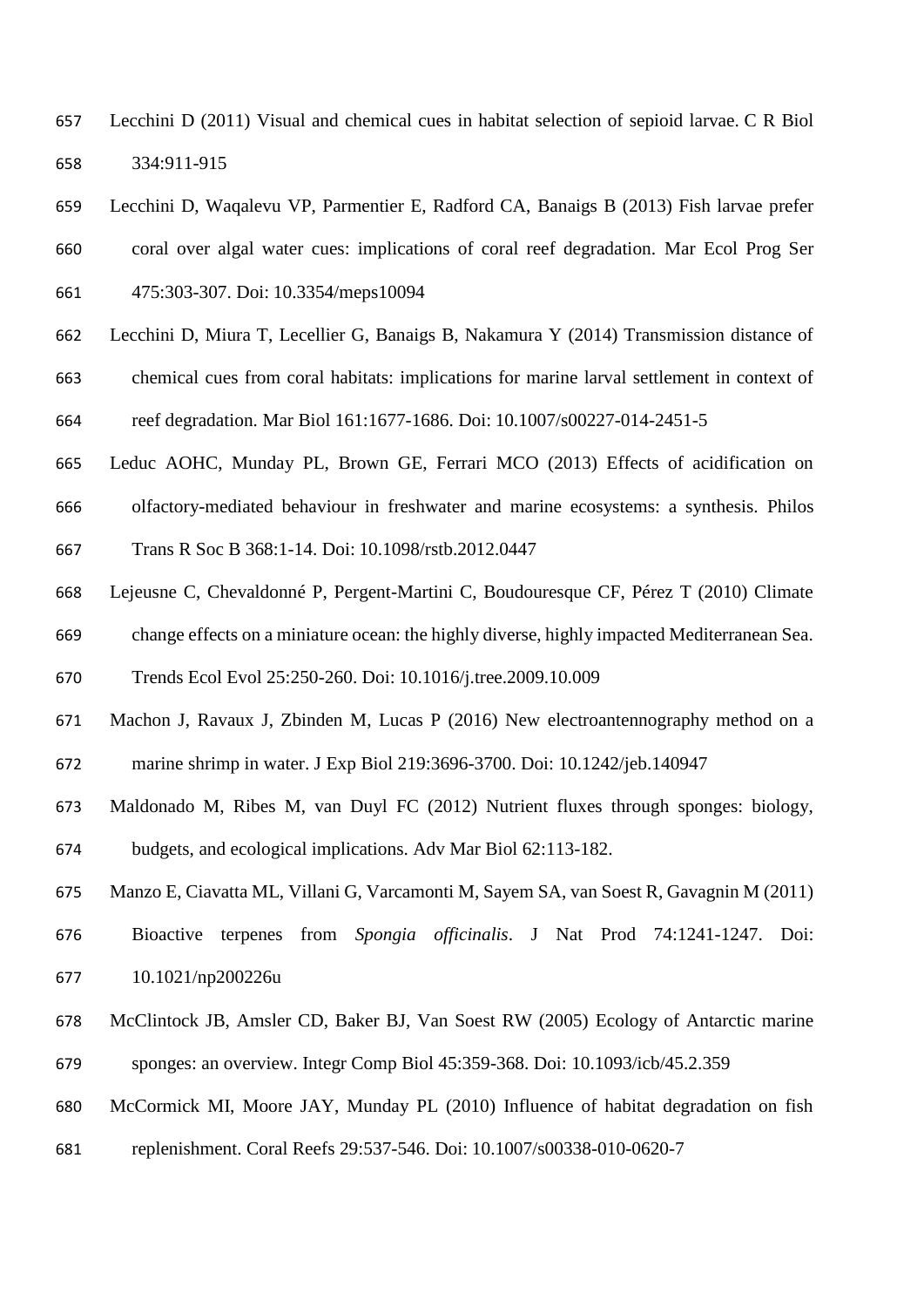- Mollo E, Fontana A, Roussis V, Polese G, Amodeo P, Ghiselin MT (2014) Sensing marine biomolecules: smell, taste, and the evolutionary transition from aquatic to terrestrial life. Front Chem 2:92. Doi: 10.3389/fchem.2014.00092
- Munday PL, Dixson DL, Donelson JM, Jones GP, Pratchett MS, Devitsina GV, Doving KB
- (2009) Ocean acidification impairs olfactory discrimination and homing ability of a marine
- fish. Proc Natl Acad Sci USA 106:1848-1852. Doi: 10.1073/pnas.0809996106
- Myrberg AA, Fuiman LA (2002) The sensory world of coral reef fishes. In: Sale PF (ed) Coral
- reef fishes: dynamics and diversity in a complex ecosystem, Academic Press, San Diego, pp 123-148
- Nagelkerken I, Roberts CM, Van Der Velde G, Dorenbosch M, Van Riel MC, De La Moriniere
- EC, Nienhuis PH (2002) How important are mangroves and seagrass beds for coral-reef fish?
- The nursery hypothesis tested on an island scale. Mar Ecol Prog Ser 244:299-305. Doi: 10.3354/meps244299
- Nuzzo G, Ciavatta ML, Villani G, Manzo E, Zanfardino A, Varcamonti M, Gavagnin M (2012)
- Fulvynes, antimicrobial polyoxygenated acetylenes from the Mediterranean sponge
- *Haliclona fulva*. Tetrahedron 68:754-760. Doi: 10.1016/j.tet.2011.10.068
- O'Connor JJ, Lecchini D, Beck HJ, Cadiou G, Lecellier G, Booth DJ, Nakamura Y (2016)
- Sediment pollution impacts sensory ability and performance of settling coral-reef fish.
- Oecologia 180:11-21. Doi: 10.1007/s00442-015-3367-6
- Passelaigue F, Bourdillon A (1986) Distribution and circadian migrations of the cavernicolous mysid *Hemimysis speluncola* Ledoyer. Stygologia 2:112-118
- Paul VJ, Ritson-Williams R, Sharp K (2011) Marine chemical ecology in benthic environments.
- Nat Prod Rep 28:345-87. Doi: 10.1039/c4np00017j
- Pawlik JR, Fall GMC, Zea S (2002) Does the odor from sponges of the genus *Ircinia* protect
- them from fish predators? J Chem Ecol 28:1103-1115. Doi: 10.1023/A:1016221415028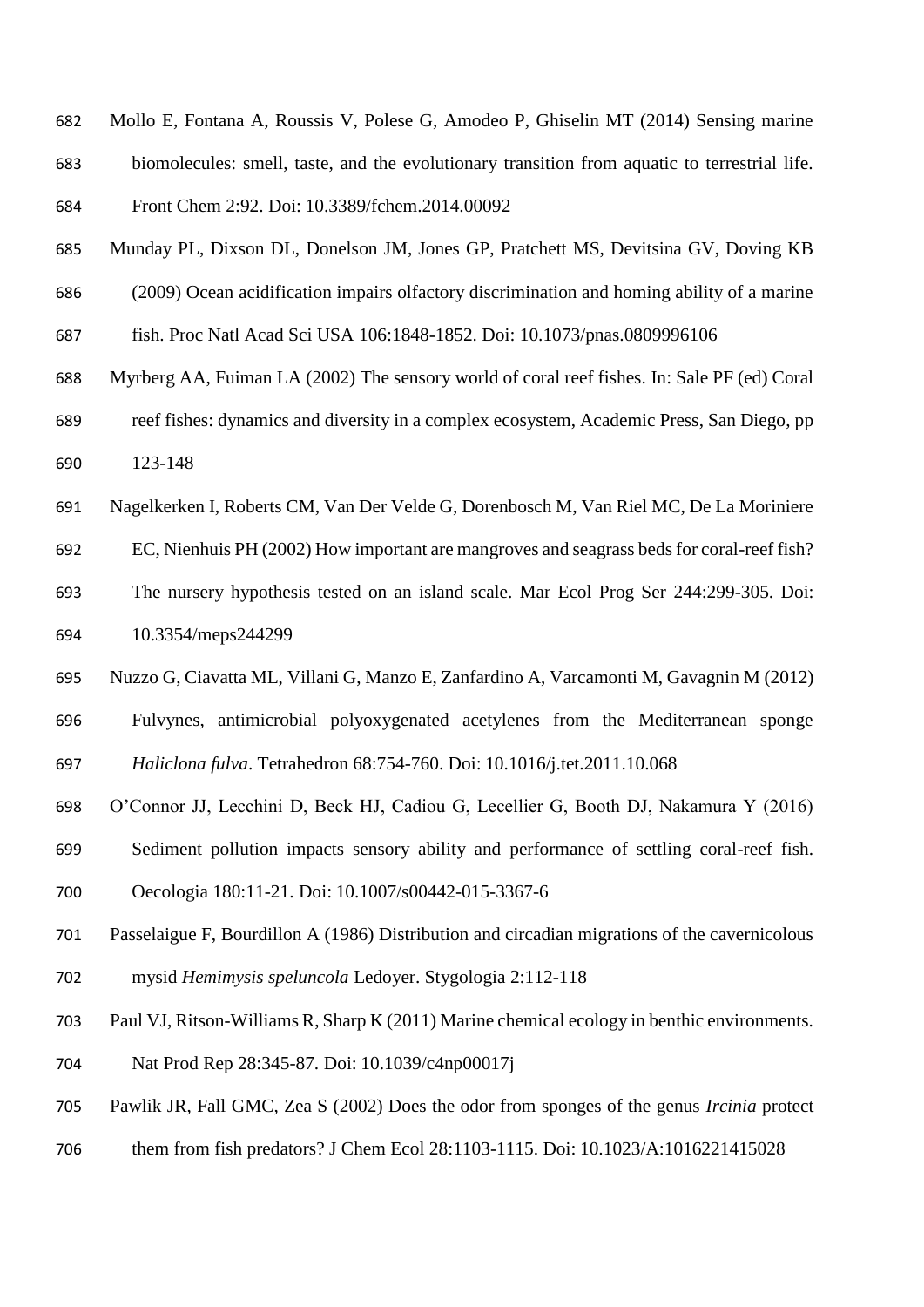- Pawlik JR (2011) The chemical ecology of sponges on Caribbean reefs: natural products shape natural systems. Bioscience 61:888-898. Doi: 10.1525/bio.2011.61.11.8
- Pohnert G (2005) Diatom/copepod interactions in plankton: the indirect chemical defense of unicellular algae. Chem Bio Chem 6:946-959. Doi: 10.1002/cbic.200400348
- Qiao MF, Ji NY, Miao FP, Yin XL (2011) Steroids and an oxylipin from an algicolous isolate of *Aspergillus flavus*. Magn Res Chem 49:366-369. Doi: 10.1002/mrc.2748
- Rasher DB, Stout EP, Engel S, Shearer TL, Kubanek J, Hay ME (2015) Marine and terrestrial
- herbivores display convergent chemical ecology despite 400 million years of independent
- evolution. Proc Natl Acad Sci USA 112:12110-12115. Doi: 10.1073/pnas.1508133112
- Rastorgueff PA, Harmelin-Vivien M, Richard P, Chevaldonné P (2011) Feeding strategies and
- resource partitioning mitigate the effects of oligotrophy for marine cave mysids. Mar Ecol Prog Ser 440:163-176. Doi: 10.3354/meps09347
- Rastorgueff PA, Bellan-Santini D, Bianchi CN, Bussotti S, Chevaldonné P, Guidetti P, ...
- Ruitton S (2015) An ecosystem-based approach to evaluate the ecological quality of Mediterranean undersea caves. Ecol Indic 54:137-152.
- Reverter M, Pérez T, Ereskovsky AV, Banaigs B (2016) Secondary Metabolome Variability
- and Inducible Chemical Defenses in the Mediterranean Sponge *Aplysina cavernicola*. J
- Chem Ecol 42:60-70. Doi: 10.1007/s10886-015-0664-9
- Smith CA, Want EJ, O'Maille G, Abagyan R, Siuzdak G (2006) XCMS: Processing mass
- spectrometry data for metabolite profiling using nonlinear peak alignment, matching, and
- identification. Anal Chem 78:779-787. Doi: 10.1021/ac051437y
- Swihart RK, Gehring TM, Kolozsvary MB, Nupp TE (2003) Responses of 'resistant' vertebrates to habitat loss and fragmentation: the importance of niche breadth and range
- boundaries. Divers Distrib 9:1-18. Doi: 10.1046/j.1472-4642.2003.00158.x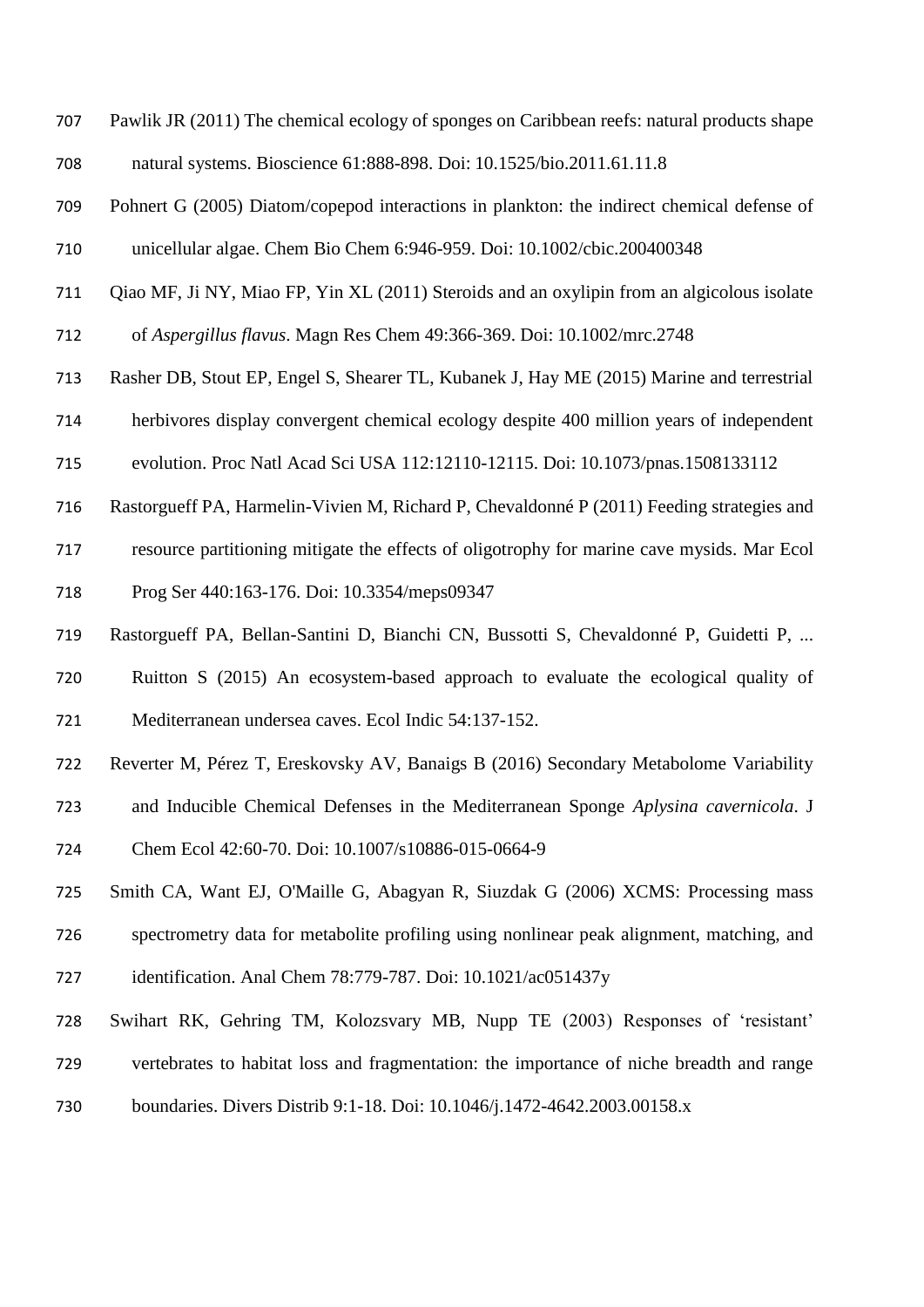- Ternon E, Zarate L, Chenesseau S, Croué J, Dumollard R, Suzuki MT, Thomas OP (2016) Spherulization as a process for the exudation of chemical cues by the encrusting sponge *C. crambe*. Sci Rep 6:29474. Doi: 10.1038/srep29474
- Thacker RW, Becerro MA, Lumbang WA, Paul VJ (1998) Allelopathic interactions between sponges on a tropical reef. Ecology 79:1740-1750. Doi: 10.1890/0012- 9658(1998)079[1740:AIBSOA]2.0.CO;2
- Thompson JE (1985) Exudation of biologically-active metabolites in the sponge *Aplysina fistularis*. I. Biological evidence. Mar Biol 88:23-26. Doi: 10.1007/BF00393040
- Thompson JE, Walker RP, Faulkner DJ (1985) Screening and bioassays for biologically-active
- substances from forty marine sponge species from San Diego, California, USA. Mar Biol
- 88:11-21. Doi: 10.1007/BF00393038
- Thoms C, Wolff M, Padmakumar K, Ebel R, Proksch P (2004) Chemical defense of Mediterranean sponges *Aplysina cavernicola* and *Aplysina aerophoba*. Z Naturforsch C 59:113-122
- van de Koppel J, van der Heide T, Altieri AH, Eriksson BK, Bouma TJ, Olff H, Silliman BR
- (2015) Long-distance interactions regulate the structure and resilience of coastal ecosystems.
- Annu Rev Mar Sci 7:139-158. Doi: 10.1146/annurev-marine-010814-015805
- Van der Goes van Naters WM, Den Otter CJ, Maes FW (1998) Olfactory sensitivity in tsetse flies: a daily rhythm. Chem Senses 23:351-357
- Walker RP, Thompson JE, Faulkner DJ (1985) Exudation of biologically-active metabolites in the sponge *Aplysina fistularis*. II. Chemical evidence. Mar Biol 88:27-32. Doi: 10.1007/BF00393040
- Wulff J (2012) Ecological Interactions and the Distribution, Abundance, and Diversity of Sponges. Adv Mar Biol 6:273-344. Doi: 10.1016/B978-0-12-387787-1.00003-9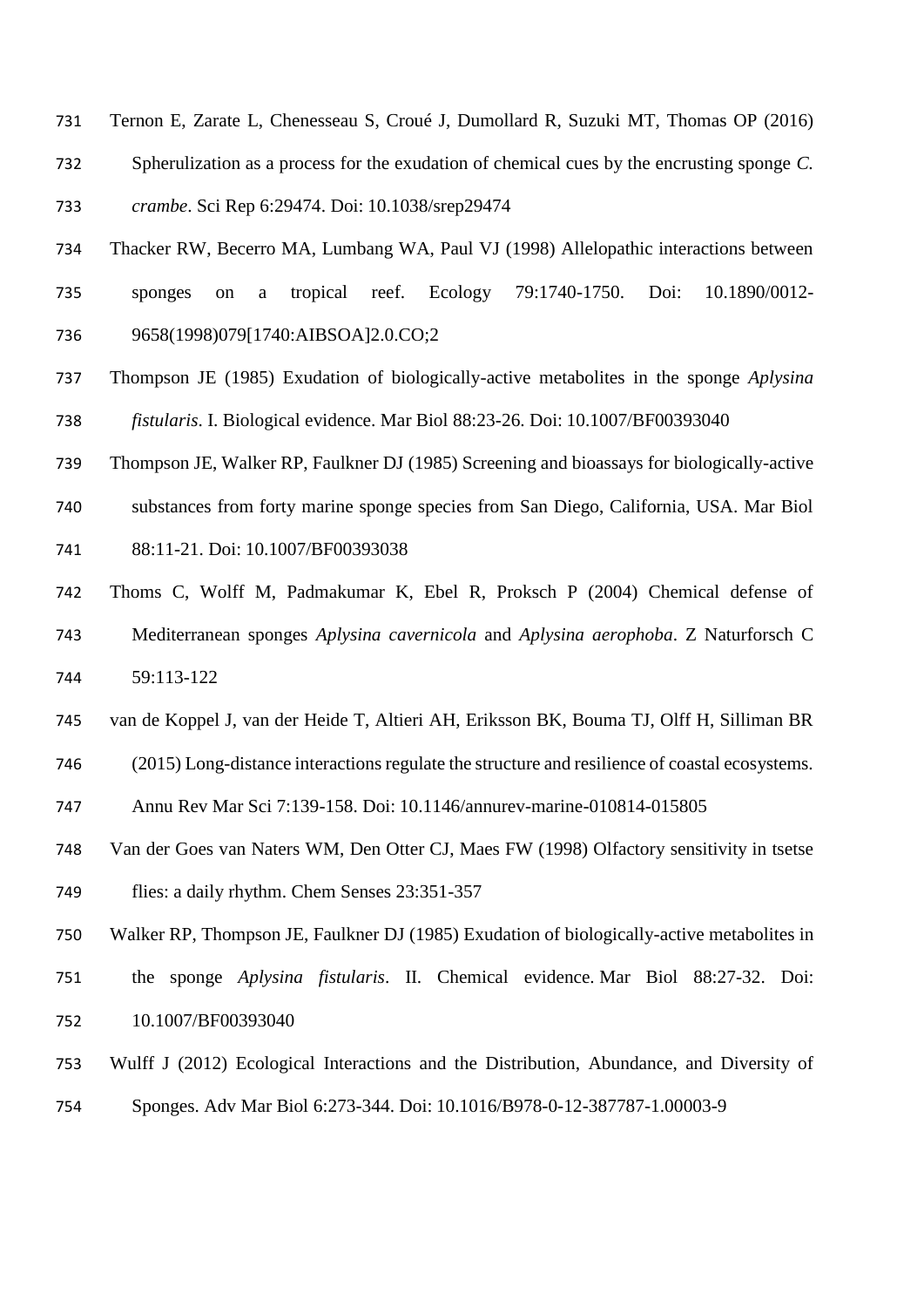- Xia J, Wishart DS (2016) Using MetaboAnalyst 3.0 for Comprehensive Metabolomics Data
- Analysis. Curr Protoc Bioinform 55:14.10.1-14.10.91. Doi: 10.1002/cpbi.11
- Zbinden M, Berthod C, Montagné N, Machon J, Léger N, Chertemps T, ... Ravaux J (2017)
- Comparative Study of Chemosensory Organs of Shrimp From Hydrothermal Vent and
- Coastal Environments. Chem Senses 42:319-331. Doi: 10.1093/chemse/bjx007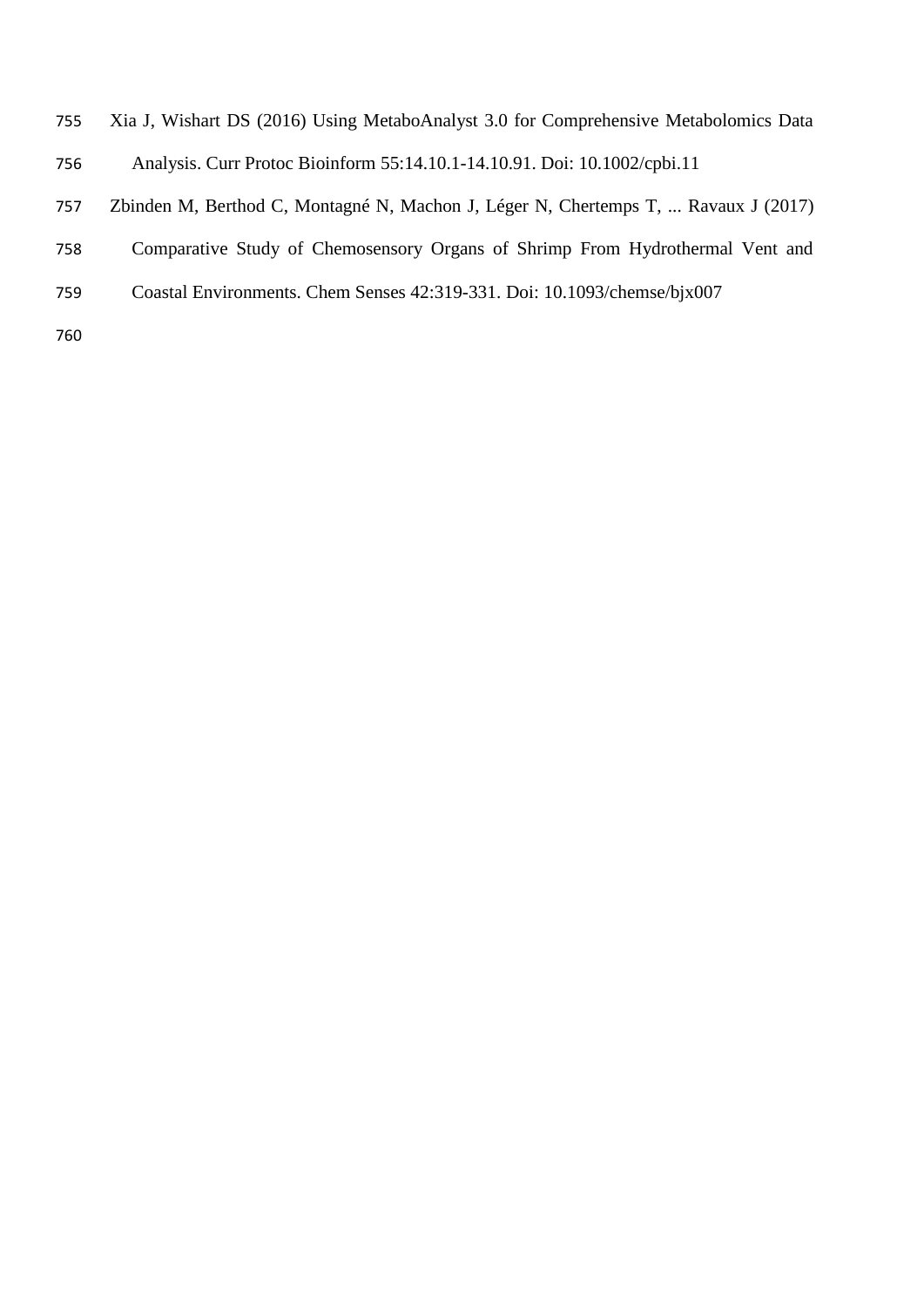**Fig. 1** Response of the four crustaceans to: (a) underwater cave seawater (+CS) *vs.* control seawater (CS), (b) sponge conditioned seawater (SCS) *vs.* CS, and (c) sponge chemical extracts dissolved in seawater (SCE) *vs.* CS. Results are mean time (± SE) in seconds spent by each species in the channel filled with water containing chemical cues (grey bar) and the CS channel (white bar). Paired samples *t* tests (or Wilcoxon tests) were performed to compare the time spent in each of the two upstream channels. Significant differences are indicated with \* for *P* < 770 0.05, \*\* for  $P < 0.01$ , and \*\*\* for  $P < 0.001$ . HM = *Hemimysis margalefi*, LS = *Leptomysis* sp., PE = *Palaemon elegans*, PS = *Palaemon serratus*.

 **Fig. 2** Response of *Hemimysis margalefi* and *Leptomysis* sp. to the underwater cave seawater (+CS) *vs.* control seawater (CS) during the morning and the afternoon. Results are mean time  $(\pm SE)$  in seconds spent by each species in the  $+CS$  (grey bar) and the CS (white bar) channels. Paired samples *t* tests (or Wilcoxon tests) were performed to compare the time spent in each of the two upstream channels. Two-sample *t* tests (or Mann-Whitney tests) were performed to compare the time spent in the channels between morning and afternoon. Significant differences 779 are indicated with \*\* for  $P < 0.01$ , and \*\*\* for  $P < 0.001$ .

 **Fig. 3** Response of the four crustaceans to sponge conditioned seawater (SCS) *vs.* control 782 seawater (CS) during the morning and the afternoon. Results are mean time  $(\pm SE)$  in seconds spent by each species in the SCS (grey bar) and the CS (white bar) channels. Paired samples *t*- tests (or Wilcoxon tests) were performed to compare the time spent in each of the two upstream channels. Two-sample *t* tests (or Mann Whitney tests) were performed to compare the time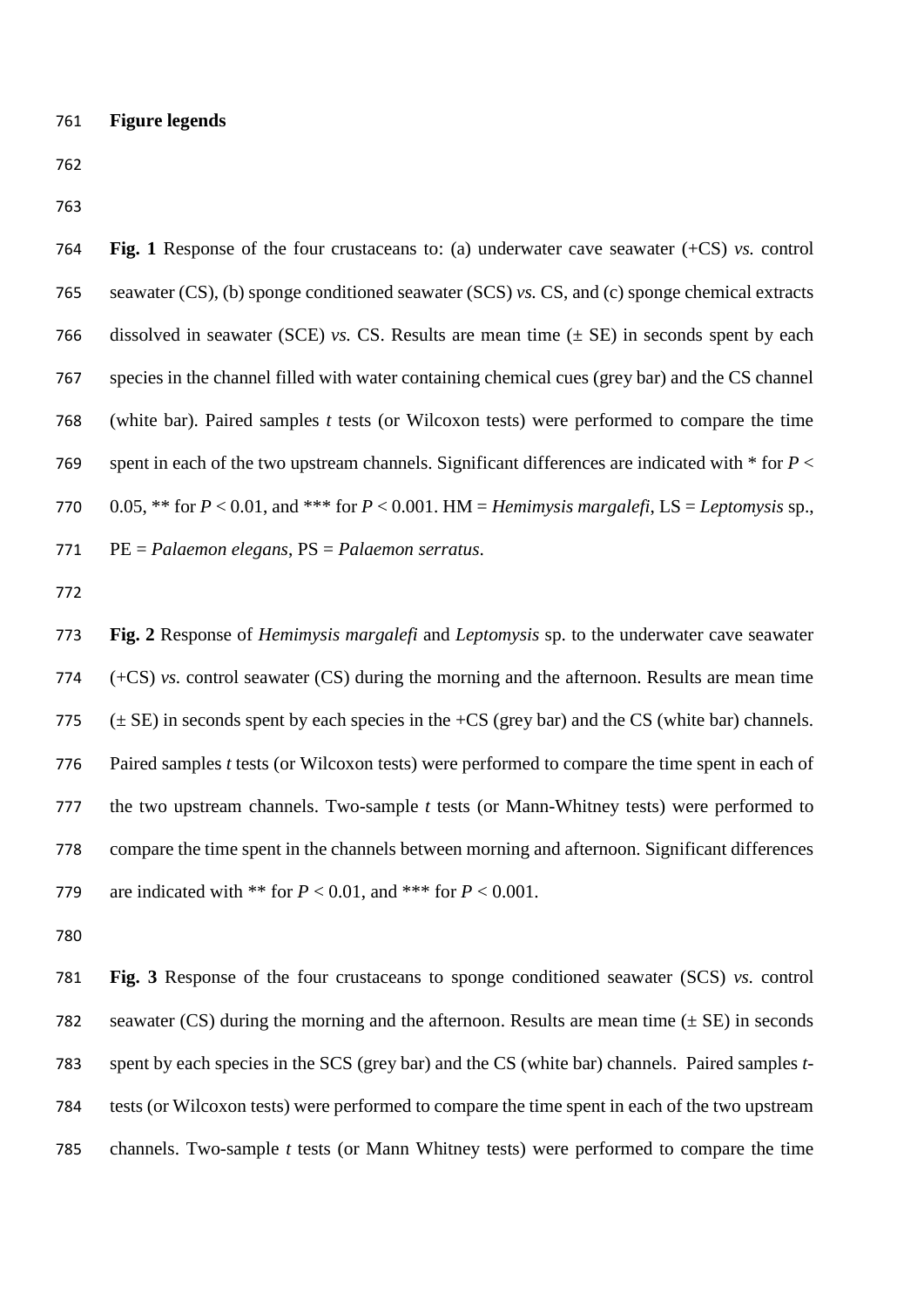spent in the channels between morning and afternoon. Significant differences are indicated with 787 the respective symbols  $*$  for  $P < 0.05$ ,  $**$  for  $P < 0.01$ , and  $**$  for  $P < 0.001$ .

 **Fig. 4** Response of the four crustaceans to sponge chemical extracts dissolved in seawater (SCE) *vs.* control seawater (CS) during the morning and the afternoon. Results are mean time  $(\pm S$ E) in seconds spent by each species in the SCE (grey bar) and the CS (white bar) channels. Paired samples *t* tests (or Wilcoxon tests) were performed to compare the time spent in each of the two upstream channels. Two-sample *t* tests (or Mann Whitney tests) were performed to compare the time spent in the channels between morning and afternoon. Significant differences 795 are indicated with  $*$  for  $P < 0.05$ , and  $**$  for  $P < 0.001$ .

 **Fig. 5** Principal Component Analysis (PCA) based on the chemical features of the different seawater samples analysed by UHPLC-MS in negative (a, c) and positive (b, d) modes, for the dissolved (a, b) and particulate (c, d) phases. A permanova test (PPLS-DA models, 999 permutations with double-cross validation) was performed to test differentiation between chemical fingerprints (post hoc permutation pairwise test in Supplementary file S). The 802 classification error rate (CER,  $0 - 1$ ) was calculated to estimate the strength of the generated models. CS: control seawater; +CS: cave seawater; SCS: sponge conditioned seawater; SCE: sponge chemical extract; p: particulate phase; d: dissolved phase.

**Fig. 6** Heatmap based on the variable importance in projection of the features (VIP > 1) detected in the metabolic fingerprints of the dissolved phase of the seawater samples analysed by liquid chromatography coupled to mass spectrometry in positive mode. X-axis displays the different seawater treatments, Y-axis displays metabolite features coupling nominal mass (M as atomic mass unit) with chromatographic retention time (T in seconds). Connections of samples and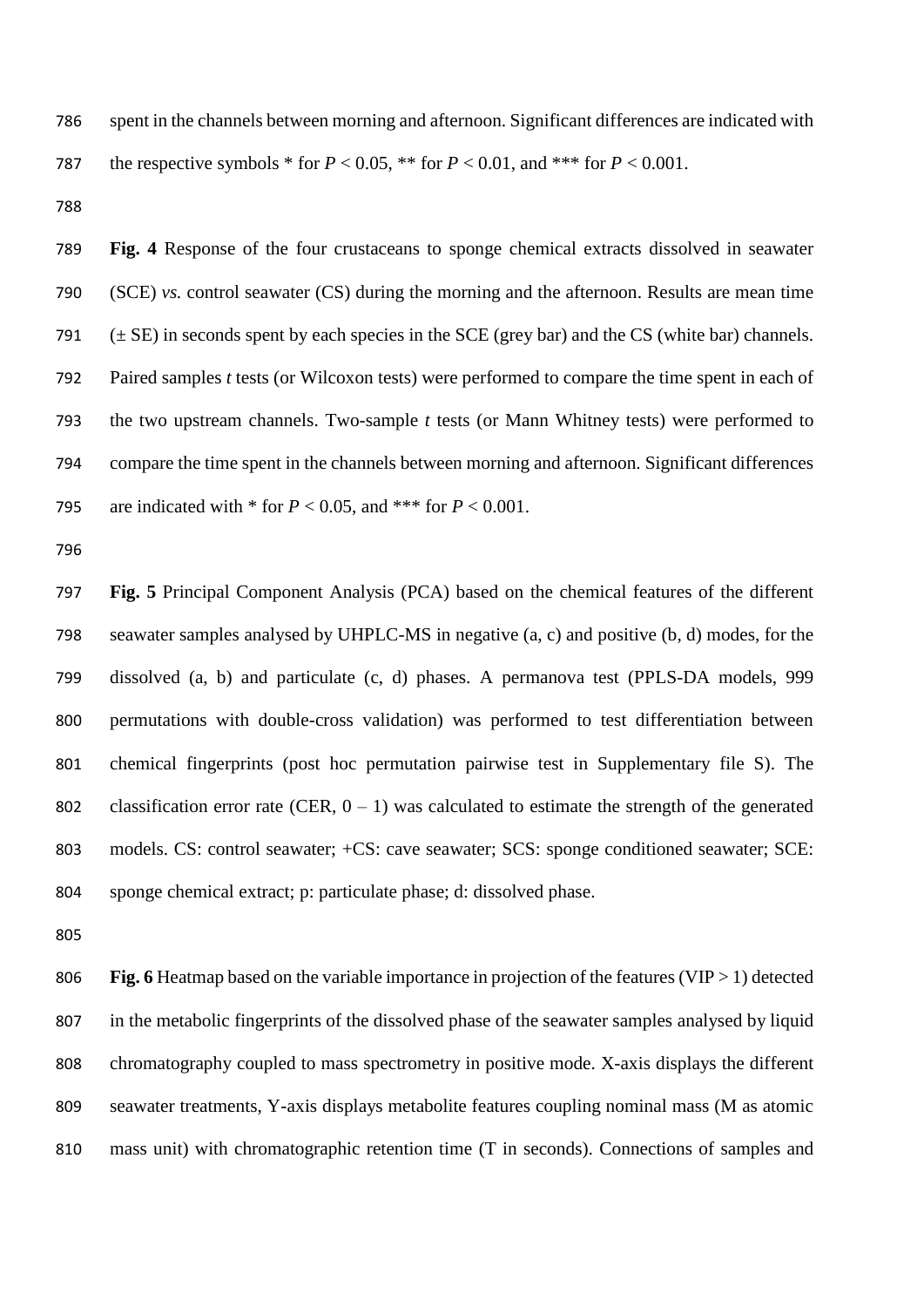metabolic features are based on hierarchical clustering (Euclidian distances). The first group of 812 features gathers ions present in +CS and SCE, the  $2<sup>nd</sup>$  group of features gathers ions present in 813 SCS and SCE. CS: control seawater;  $+CS$ : cave seawater; SCS: sponge conditioned seawater; SCE: sponge chemical extract.

 **Fig. 7** Comparative ion intensities of the features corresponding to the chemical cues A–D (1st 817 group of features that gathers ions present in +CS and SCE) and E–N (2nd group that gathers ions present in SCS and SCE) in the dissolved phase of the seawater samples analysed by liquid 819 chromatography coupled to mass spectrometry in positive mode. The metabolites E, F, G and H likely belong to oxylipin family. Kruskal Wallis tests followed by a post hoc multiple range 821 test (Fisher's Least Significant Difference),  $n=4$ : significant differences are indicated with \**P* < 0.05, and \*\**P* < 0.01, and differences between treatments are shown by different letters. CS control seawater; +CS cave seawater; SCS sponge conditioned seawater; SCE sponge chemical extract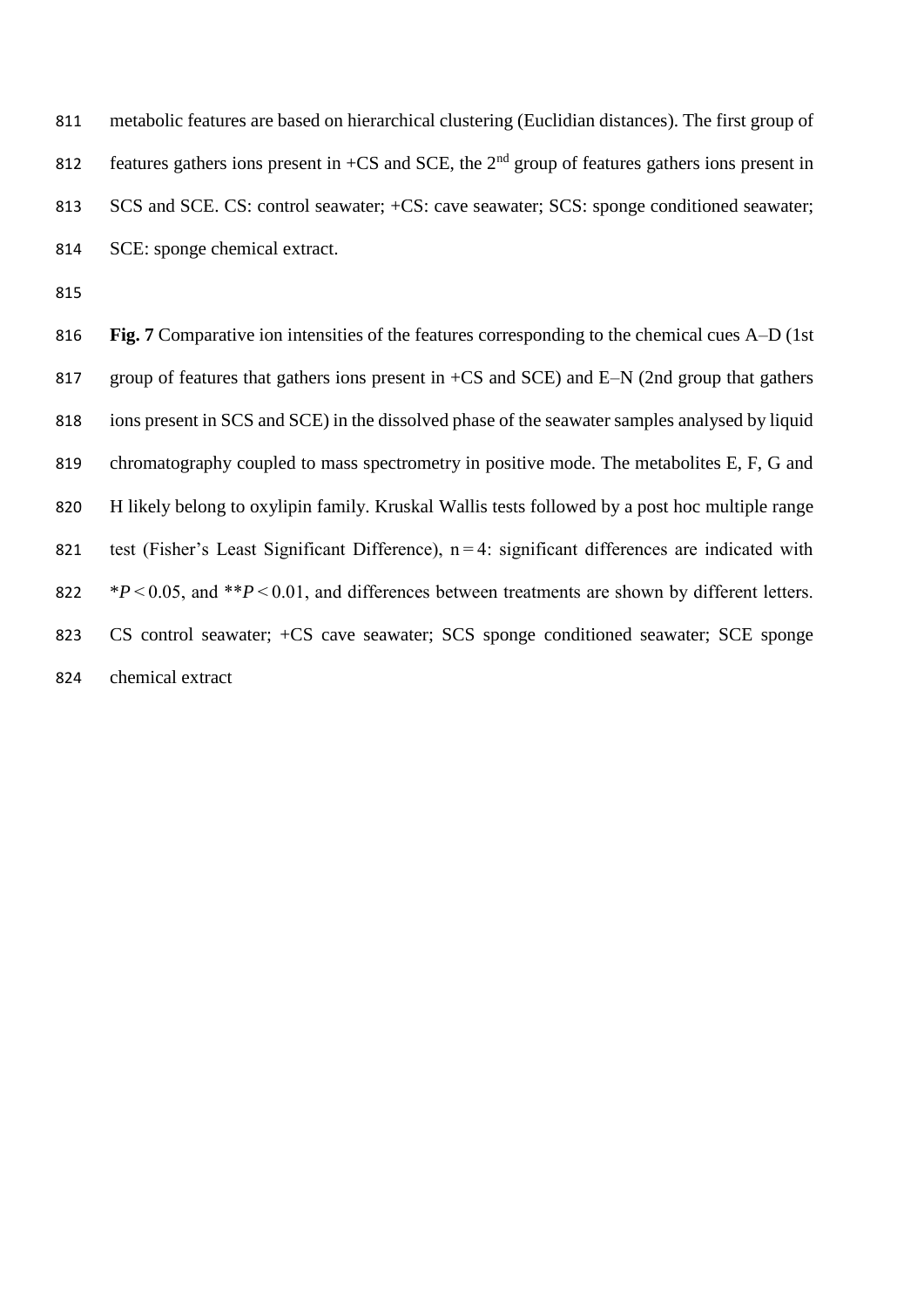



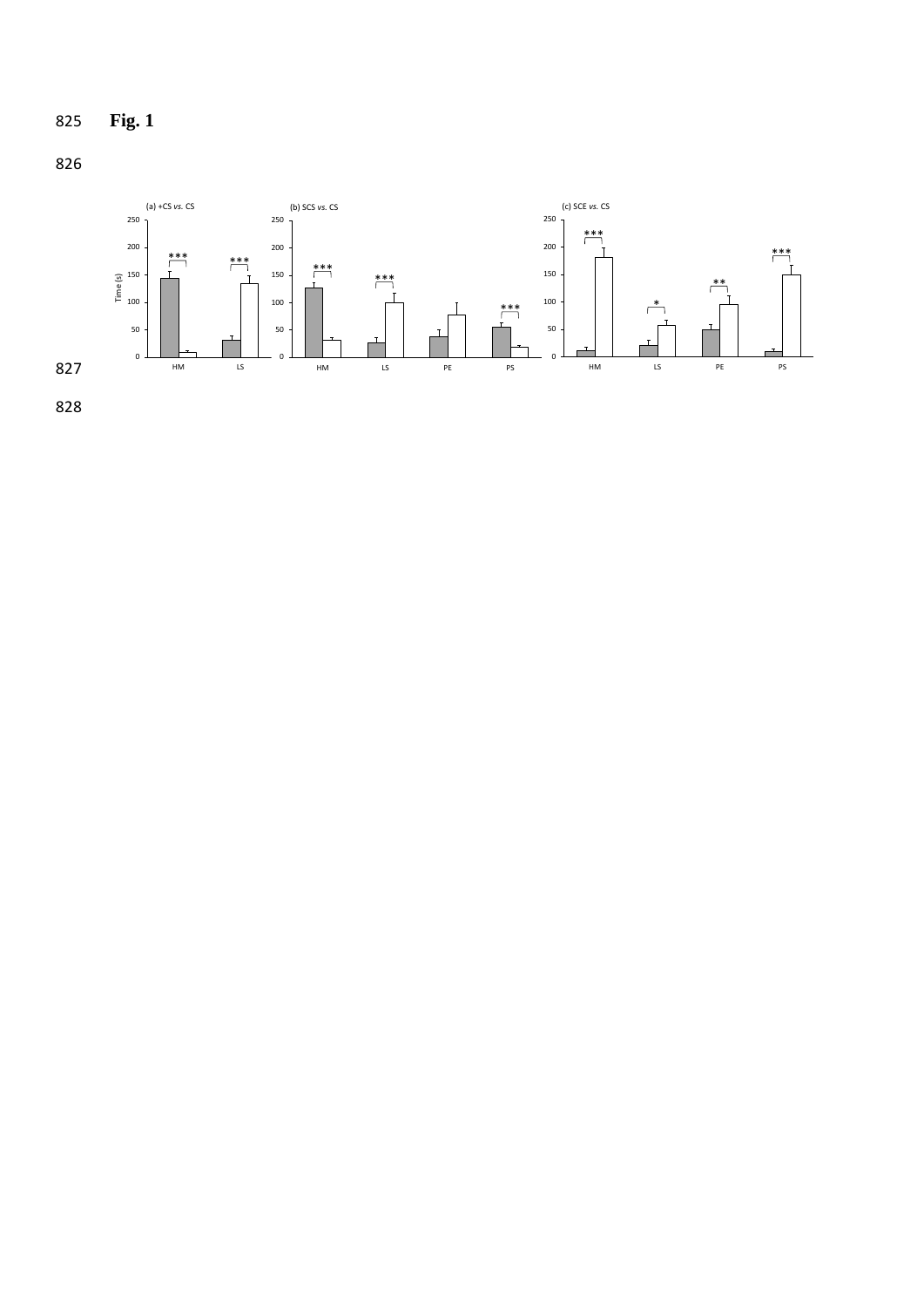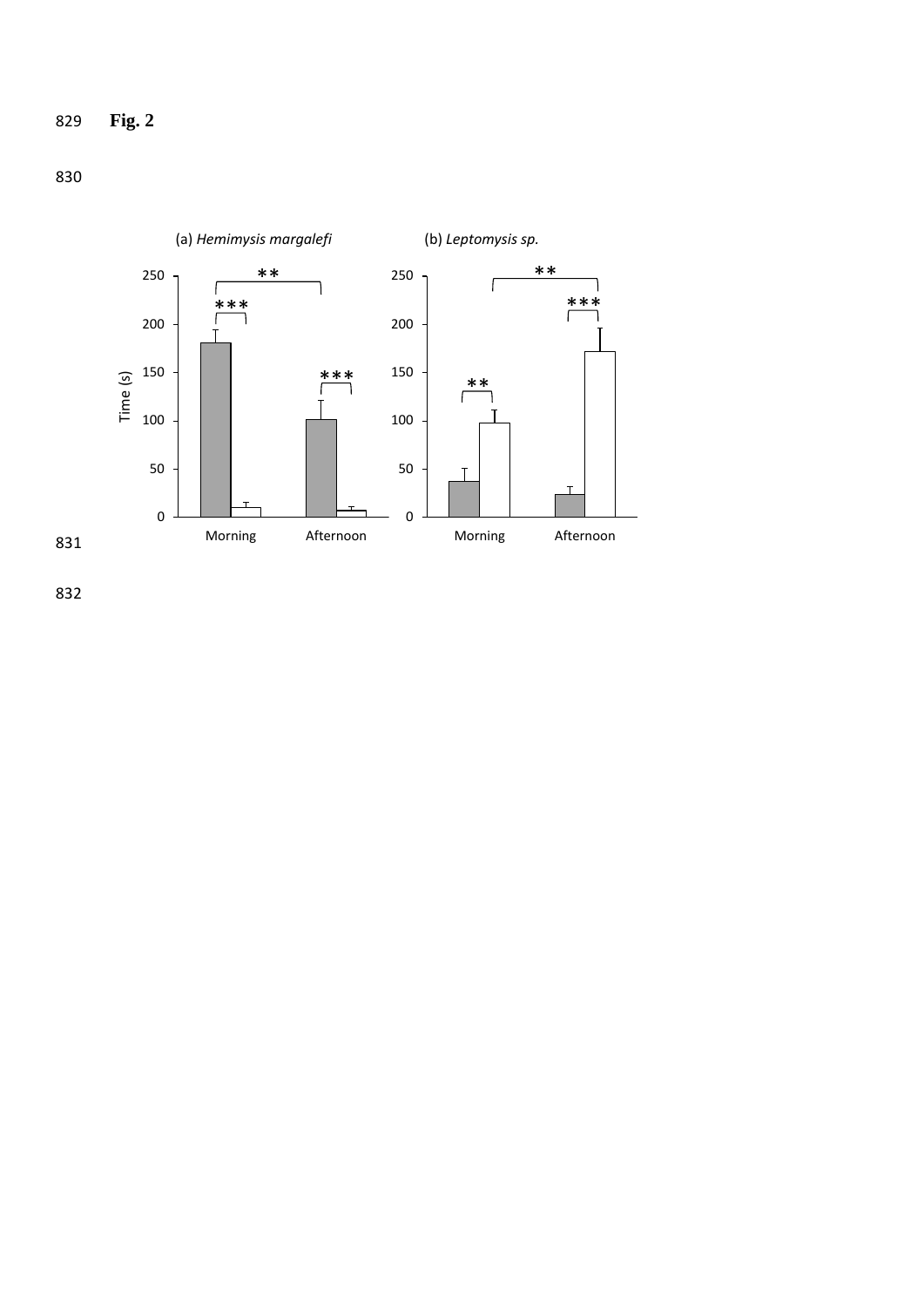![](_page_38_Figure_0.jpeg)

![](_page_38_Figure_1.jpeg)

![](_page_38_Figure_2.jpeg)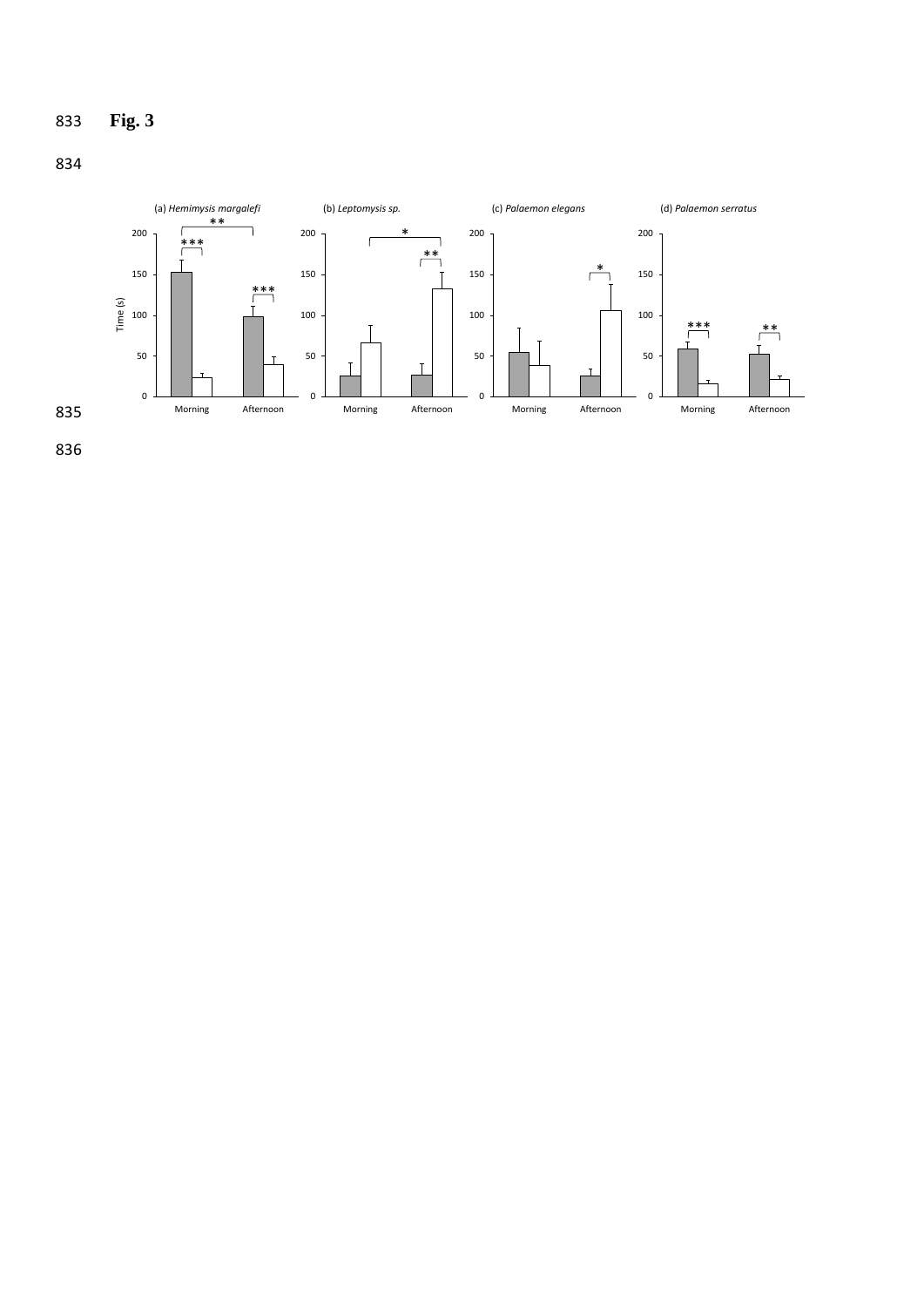# **Fig. 4**

![](_page_39_Figure_1.jpeg)

![](_page_39_Figure_2.jpeg)

![](_page_39_Figure_3.jpeg)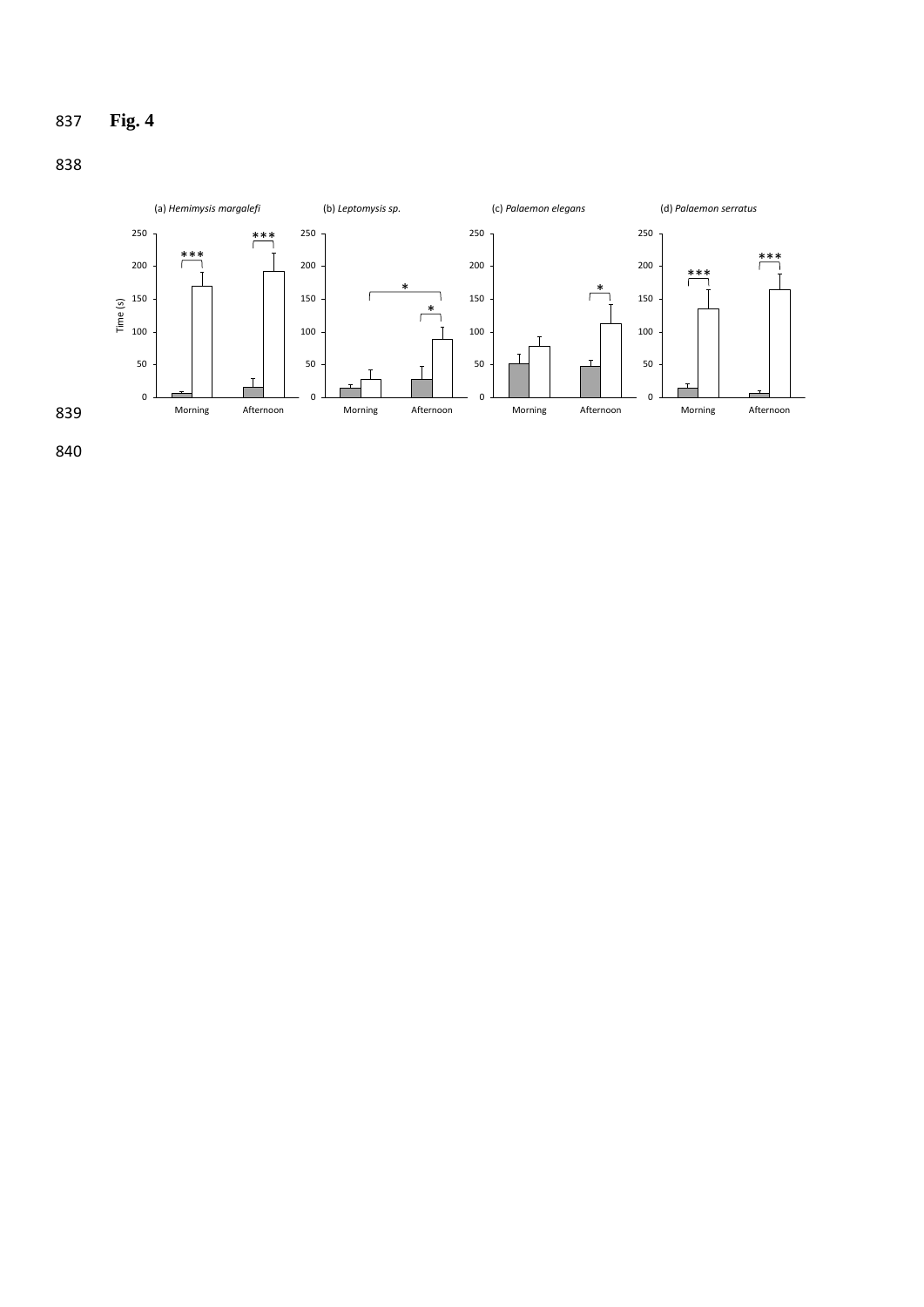![](_page_40_Figure_1.jpeg)

![](_page_40_Figure_2.jpeg)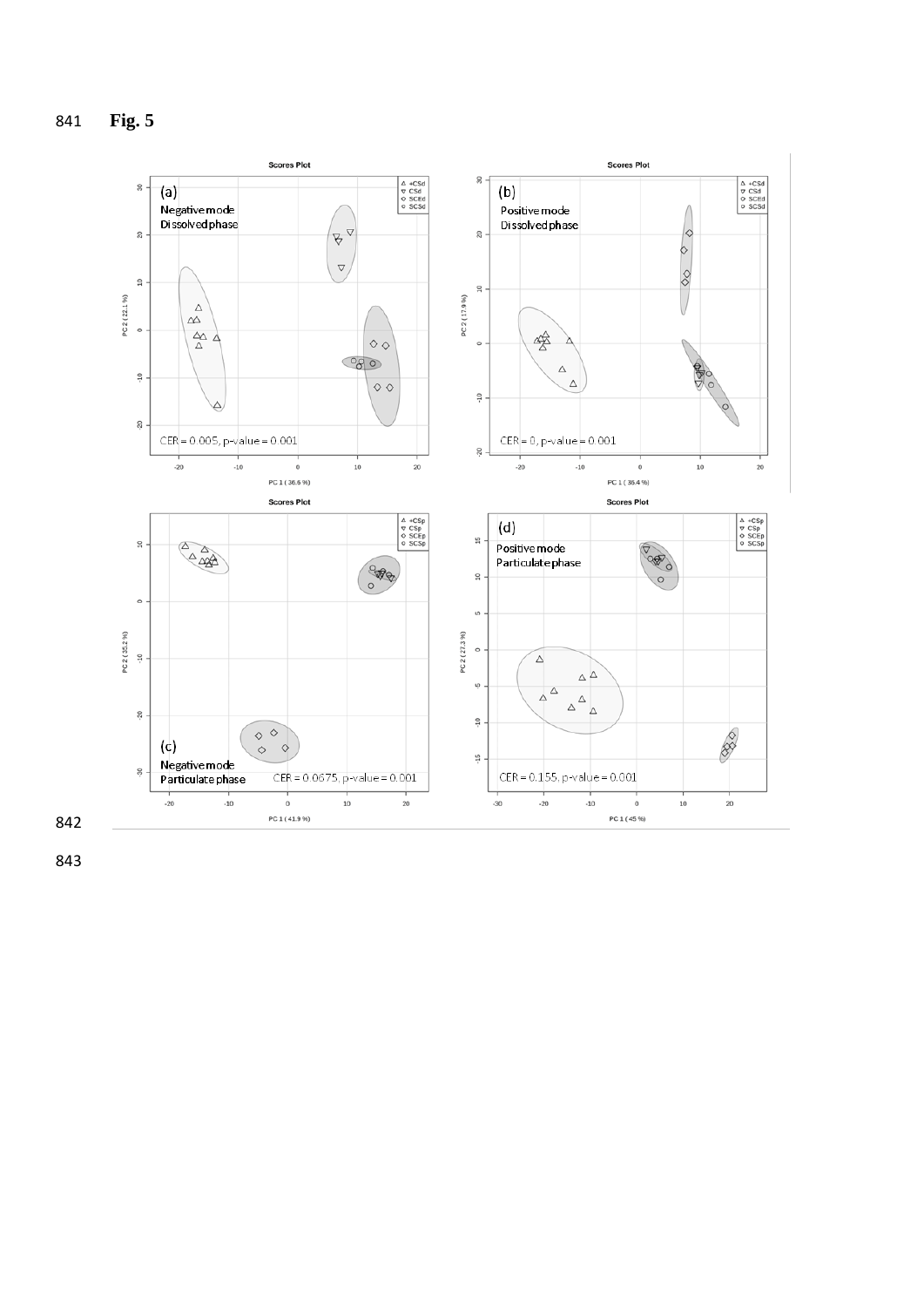![](_page_41_Figure_0.jpeg)